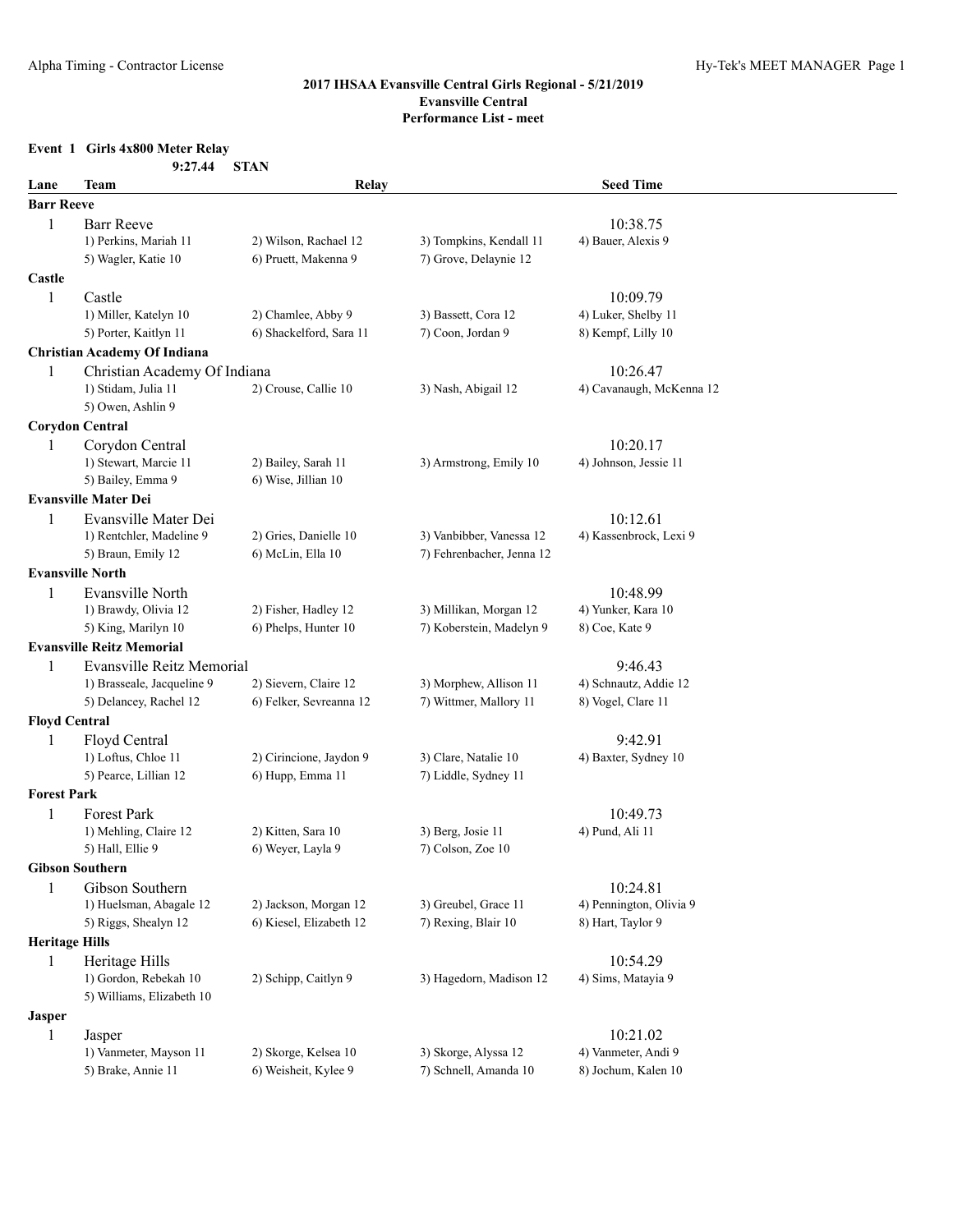| New Albany (Event 1 Girls 4x800 Meter Relay) |                          |                          |                          |                         |  |  |
|----------------------------------------------|--------------------------|--------------------------|--------------------------|-------------------------|--|--|
| 1                                            | New Albany               |                          |                          | 10:11.28                |  |  |
|                                              | 1) Thompson, Laney 12    | 2) Andrews, Laura 10     | 3) Lynch, Hannah 11      | 4) Hawkins, Olivia 12   |  |  |
|                                              | 5) Thompson, Hadley 9    | 6) Bussell, Brooklynn 10 | 7) Barbieri, Caroline 10 |                         |  |  |
| Providence                                   |                          |                          |                          |                         |  |  |
|                                              | Providence               |                          |                          | 10:41.48                |  |  |
|                                              | 1) Koopman, Stephanie 11 | 2) Reyes, Claire 11      | 3) Kaiser, Kaylee 11     | 4) Stumler, Avery 11    |  |  |
|                                              | 5) Purichia, Margaret 11 | 6) Welch, Brigid 11      |                          |                         |  |  |
| Southridge                                   |                          |                          |                          |                         |  |  |
| 1                                            | Southridge               |                          |                          | 10:41.60                |  |  |
|                                              | 1) Altstadt, Anna 11     | 2) Schwenk, Laci 10      | 3) Motteler, Cheyanne 11 | 4) Tretter, Brooklyn 11 |  |  |
|                                              | 5) Luker, Kaelynn 11     | 6) Hasenour, Evie 10     | 7) O'Brien, Leah 10      |                         |  |  |
| <b>Tecumseh</b>                              |                          |                          |                          |                         |  |  |
| $\mathbf{I}$                                 | Tecumseh                 |                          |                          | 10:56.90                |  |  |
|                                              | 1) Moore, Summer 12      | 2) Lett, Anna 12         | 3) Green, Ella 11        | 4) Lemen, Payge 12      |  |  |
|                                              | 5) Gogel, Gracie 10      |                          |                          |                         |  |  |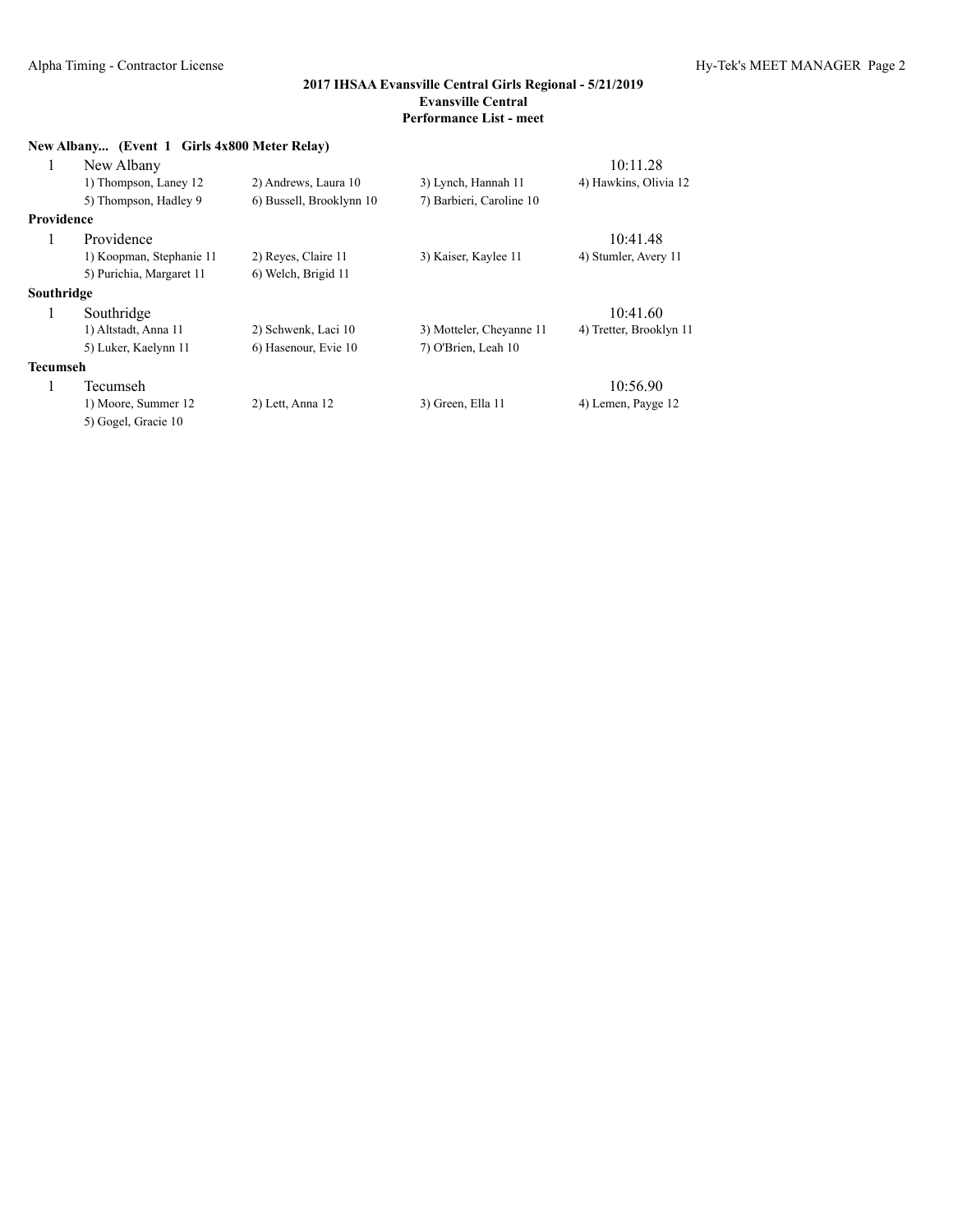## **Event 16 Girls Pole Vault**

| 11-04.00<br><b>STAN</b> |                              |    |                          |                  |  |
|-------------------------|------------------------------|----|--------------------------|------------------|--|
| Pos                     | Name                         |    | Year School              | <b>Seed Mark</b> |  |
| <b>Barr Reeve</b>       |                              |    |                          |                  |  |
| $\mathbf{1}$            | Ballengee, Abby              |    | 9 Barr Reeve             | 7-06.00          |  |
| <b>Borden</b>           |                              |    |                          |                  |  |
| 1                       | Coffman, Joy                 |    | 10 Borden                | 8-00.00          |  |
| 2                       | Ray, McKenna                 |    | 10 Borden                | 8-00.00          |  |
| Castle                  |                              |    |                          |                  |  |
| $\mathbf{1}$            | Gadau, Kenna                 |    | 11 Castle                | 8-06.00          |  |
|                         | <b>Corydon Central</b>       |    |                          |                  |  |
| 1                       | Gunther, Emily               |    | 10 Corydon Central       | 8-06.00          |  |
|                         | <b>Evansville F.J. Reitz</b> |    |                          |                  |  |
| 1                       | Smith, Amity                 |    | 11 Evansville F.J. Reitz | 8-00.00          |  |
| $\overline{2}$          | Frimming, Aeva               |    | 10 Evansville F.J. Reitz | 8-00.00          |  |
|                         | <b>Evansville Mater Dei</b>  |    |                          |                  |  |
| 1                       | Zirkelbach, Jenna            |    | 12 Evansville Mater Dei  | 8-06.00          |  |
| $\overline{2}$          | Maasberg, Sydney             |    | 10 Evansville Mater Dei  | 8-00.00          |  |
| <b>Floyd Central</b>    |                              |    |                          |                  |  |
| 1                       | Zeinemann, Annalise          |    | 9 Floyd Central          | 11-01.00         |  |
| 2                       | Davis, Reece                 |    | 9 Floyd Central          | 10-00.00         |  |
| <b>Jasper</b>           |                              |    |                          |                  |  |
| 1                       | Biggs, Olivia                |    | 11 Jasper                | 8-00.00          |  |
|                         | Mt. Vernon (Posey)           |    |                          |                  |  |
| 1                       | Collins, Demi                |    | 11 Mt. Vernon (Posey)    | 8-00.00          |  |
| <b>North Knox</b>       |                              |    |                          |                  |  |
| 1                       | Meurer, Makinzi              |    | 12 North Knox            | 10-00.00         |  |
|                         | <b>Northeast Dubois</b>      |    |                          |                  |  |
|                         | Schepers, Morgan             |    | 10 Northeast Dubois      | 8-00.00          |  |
| <b>South Spencer</b>    |                              |    |                          |                  |  |
| $\mathbf{1}$            | Mullen, Jasmynn              |    | 12 South Spencer         | 8-00.00          |  |
| Southridge              |                              |    |                          |                  |  |
| 1                       | Steckler, Monica             |    | 10 Southridge            | $9 - 00.00$      |  |
| $\overline{2}$          | Bicknell, Ansley             | 10 | Southridge               | 8-00.00          |  |
|                         | <b>Vincennes Lincoln</b>     |    |                          |                  |  |
| 1                       | Hovland, Jayda               |    | 10 Vincennes Lincoln     | 7-06.00          |  |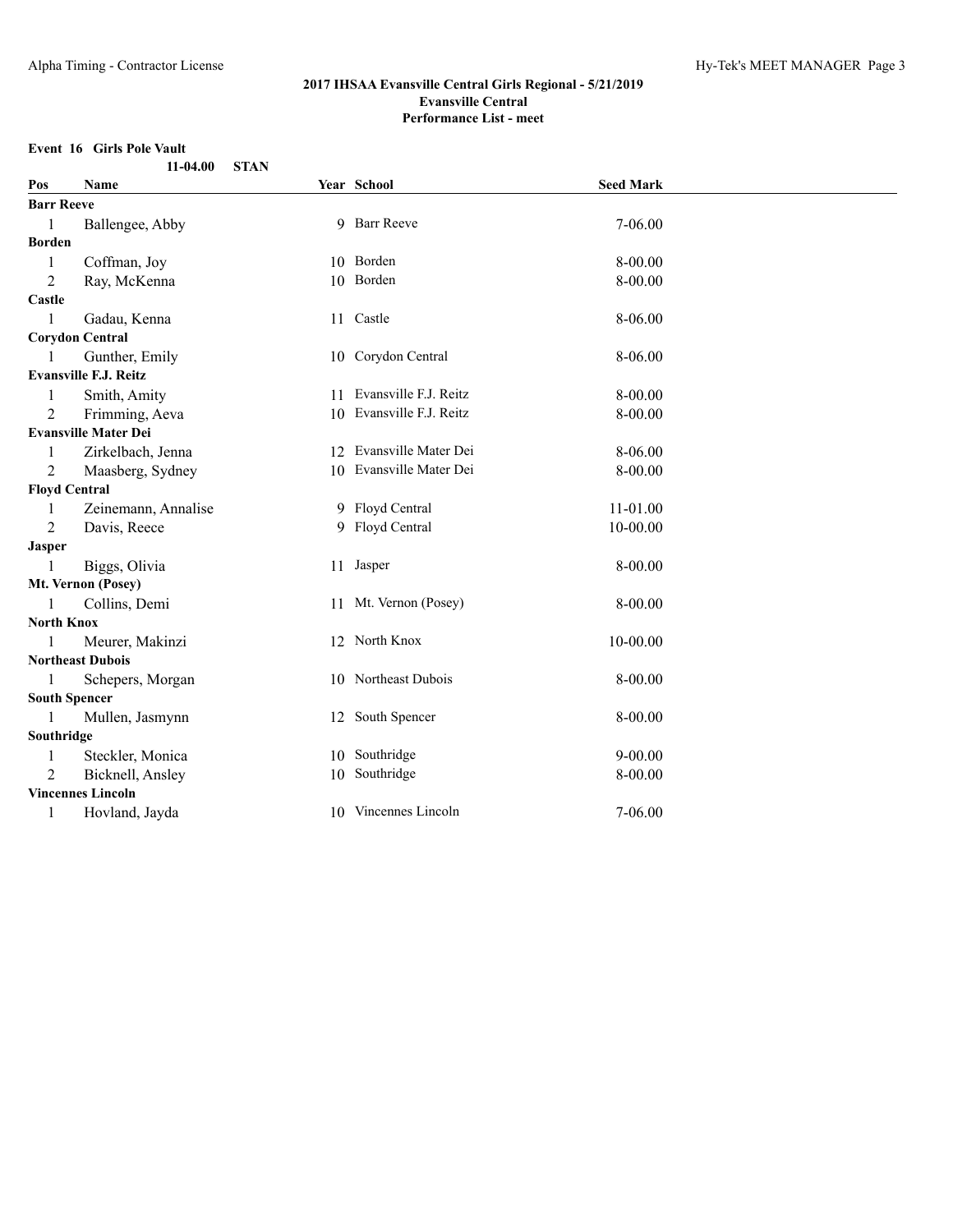## **Event 14 Girls Discus Throw**

|                       | $127 - 03$                  | <b>STAN</b> |                         |                  |  |
|-----------------------|-----------------------------|-------------|-------------------------|------------------|--|
| Pos                   | Name                        |             | Year School             | <b>Seed Mark</b> |  |
| <b>Barr Reeve</b>     |                             |             |                         |                  |  |
| $\mathbf{1}$          | Ballengee, Anna             |             | 10 Barr Reeve           | 105-05.50        |  |
| Boonville             |                             |             |                         |                  |  |
| $\overline{1}$        | Downey, Allyson             |             | 10 Boonville            | 93-07            |  |
| Borden                |                             |             |                         |                  |  |
| $\mathbf{1}$          | Cheatham, Josey             |             | 10 Borden               | 102-00           |  |
|                       | <b>Evansville Mater Dei</b> |             |                         |                  |  |
| $\mathbf{1}$          | Dickerson, Mariah           |             | 10 Evansville Mater Dei | 113-11           |  |
| 2                     | Boots, Katie                |             | 11 Evansville Mater Dei | $95 - 00$        |  |
| <b>Floyd Central</b>  |                             |             |                         |                  |  |
| $\overline{1}$        | Barney, Bella               |             | 10 Floyd Central        | 109-02           |  |
|                       | <b>Gibson Southern</b>      |             |                         |                  |  |
| $\mathbf{1}$          | Hillyard, Maria             |             | 12 Gibson Southern      | 118-09           |  |
| <b>Heritage Hills</b> |                             |             |                         |                  |  |
| $\mathbf{1}$          | Gordon, Rebekah             |             | 10 Heritage Hills       | 94-05            |  |
|                       | Mt. Vernon (Posey)          |             |                         |                  |  |
| -1                    | Weilbrenner, Emma           |             | 12 Mt. Vernon (Posey)   | 96-09            |  |
| <b>New Albany</b>     |                             |             |                         |                  |  |
| $\blacksquare$        | Cooper-pitts, Kendal        |             | 12 New Albany           | 113-01           |  |
|                       | <b>Northeast Dubois</b>     |             |                         |                  |  |
| $\mathbf{1}$          | Prok, Adalie                |             | 12 Northeast Dubois     | 105-01.50        |  |
| <b>Perry Central</b>  |                             |             |                         |                  |  |
| $\overline{1}$        | Davis, Claire               |             | 12 Perry Central        | 95-07.50         |  |
| <b>Pike Central</b>   |                             |             |                         |                  |  |
| -1                    | Jenkins, Alyssa             |             | 12 Pike Central         | 98-11            |  |
| Providence            |                             |             |                         |                  |  |
| $\overline{1}$        | Hall, Haylee                |             | 12 Providence           | 97-03            |  |
| Rivet                 |                             |             |                         |                  |  |
| $\mathbf{1}$          | Anderson, Janine            |             | 12 Rivet                | $103 - 00$       |  |
|                       | <b>Vincennes Lincoln</b>    |             |                         |                  |  |
| -1                    | Jackson, Victoria           |             | 11 Vincennes Lincoln    | 101-09           |  |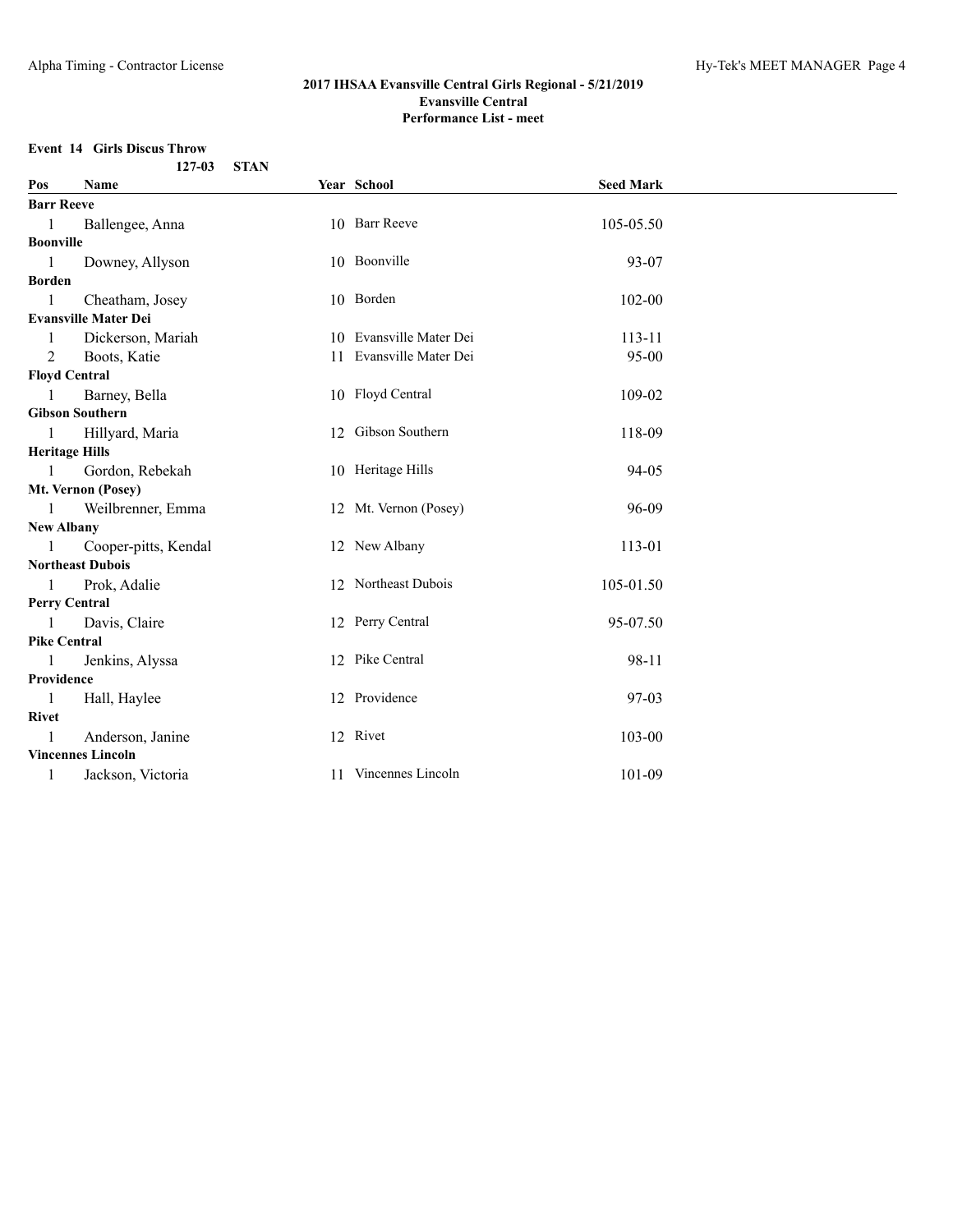## **Event 13 Girls High Jump**

| $5-04.25$ STAN |  |
|----------------|--|
|                |  |

| Pos                 | <b>Name</b>                      | Year School                  | <b>Seed Mark</b> |             |
|---------------------|----------------------------------|------------------------------|------------------|-------------|
|                     | <b>Crawford County</b>           |                              |                  |             |
|                     | Crandall, Haylea                 | 11 Crawford County           | $5 - 05.50$      | <b>STAN</b> |
|                     | <b>Evansville F.J. Reitz</b>     |                              |                  |             |
| 1                   | Lasher, Emma                     | 11 Evansville F.J. Reitz     | $5 - 02.00$      |             |
|                     | <b>Evansville Mater Dei</b>      |                              |                  |             |
|                     | Anslinger, Miranda               | 12 Evansville Mater Dei      | 5-03.00          |             |
|                     | <b>Evansville North</b>          |                              |                  |             |
| 1                   | Pogue, Katie                     | 9 Evansville North           | 5-03.00          |             |
|                     | <b>Evansville Reitz Memorial</b> |                              |                  |             |
| 1                   | Schulten, Margaret               | 10 Evansville Reitz Memorial | $5 - 02.00$      |             |
| 2                   | Weyer, Audrey                    | 9 Evansville Reitz Memorial  | $5 - 02.00$      |             |
|                     | <b>Floyd Central</b>             |                              |                  |             |
|                     | Freiberger, Spencer              | 11 Floyd Central             | $5-04.00$        |             |
|                     | <b>Gibson Southern</b>           |                              |                  |             |
| 1                   | McKee, Emily                     | 10 Gibson Southern           | $4 - 06.00$      |             |
| 2                   | Pohl, Alexis                     | 10 Gibson Southern           | $4 - 06.00$      |             |
| <b>Jasper</b>       |                                  |                              |                  |             |
|                     | Schwartz, Brynn                  | 10 Jasper                    | 4-08.00          |             |
| Loogootee           |                                  |                              |                  |             |
|                     | Fleming, Kalea                   | 10 Loogootee                 | $5 - 02.00$      |             |
|                     | <b>North Harrison</b>            |                              |                  |             |
| -1                  | Burgher, Diana                   | 9 North Harrison             | 5-02.00          |             |
| <b>Pike Central</b> |                                  |                              |                  |             |
| 1                   | Leighty, Kya                     | 9 Pike Central               | $4 - 08.00$      |             |
| $\overline{2}$      | Nelson, Jayln                    | 11 Pike Central              | $4 - 06.00$      |             |
|                     | <b>South Spencer</b>             |                              |                  |             |
| 1                   | Bowlds, Kelsey                   | 12 South Spencer             | $5-04.00$        |             |
| Southridge          |                                  |                              |                  |             |
|                     | Altstadt, Anna                   | 11 Southridge                | 4-08.00          |             |
|                     | <b>Wood Memorial</b>             |                              |                  |             |
| 1                   | Holder, Alexa                    | 11 Wood Memorial             | $4 - 06.00$      |             |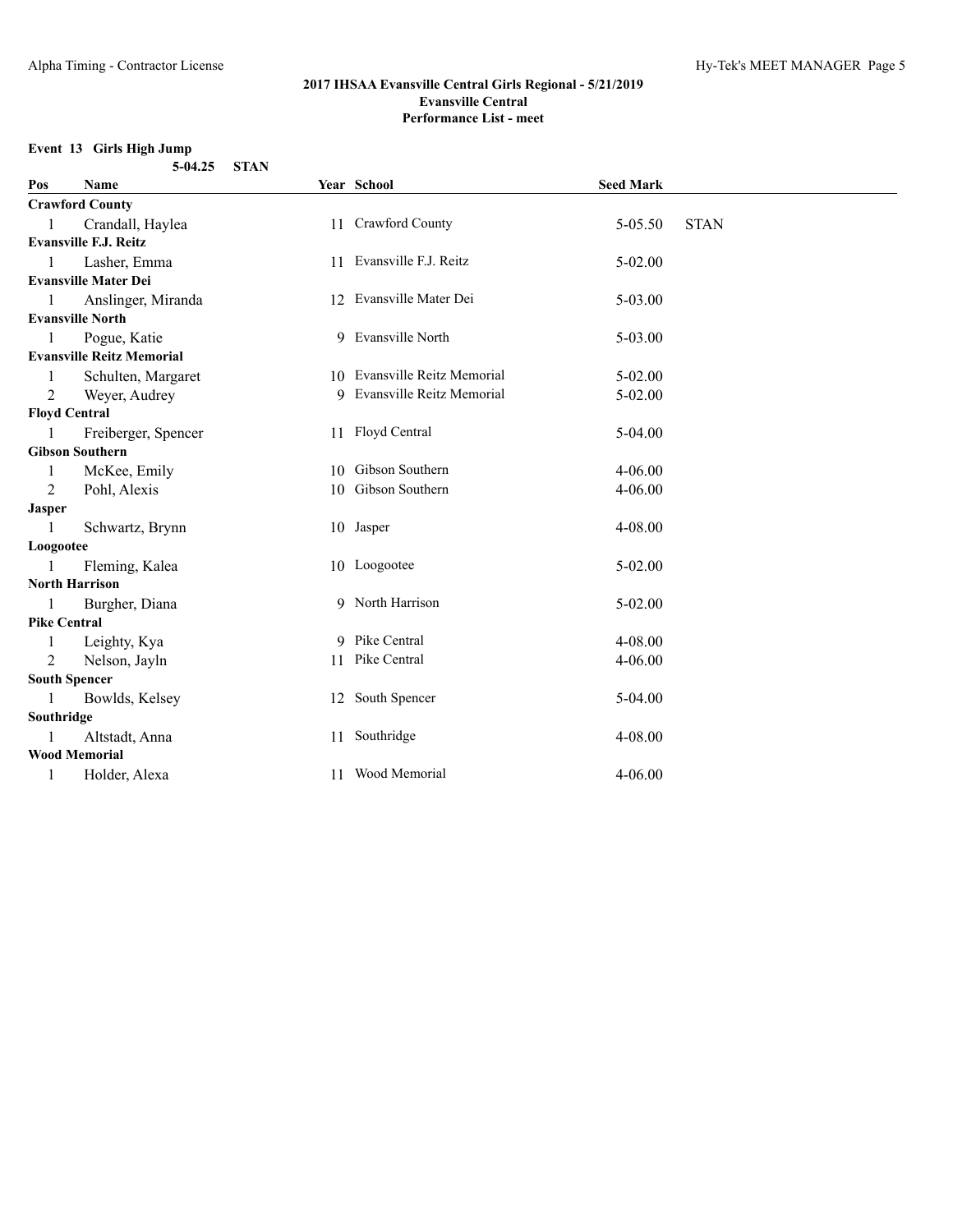## **Event 12 Girls Long Jump**

| 17-10.75 STAN |  |
|---------------|--|
|               |  |

| Pos               | Name                             | Year School                  | <b>Seed Mark</b> |             |
|-------------------|----------------------------------|------------------------------|------------------|-------------|
| <b>Barr Reeve</b> |                                  |                              |                  |             |
| $\mathbf{1}$      | Knepp, Chloe                     | 12 Barr Reeve                | 16-01.75         |             |
| Castle            |                                  |                              |                  |             |
| 1                 | Herrell, Maggie                  | 11 Castle                    | 16-00.00         |             |
|                   | <b>Crawford County</b>           |                              |                  |             |
| $\mathbf{1}$      | Crandall, Haylea                 | 11 Crawford County           | 15-10.00         |             |
|                   | <b>Evansville Bosse</b>          |                              |                  |             |
| $\mathbf{1}$      | Brigham, Tionne                  | 12 Evansville Bosse          | 17-04.00         |             |
|                   | <b>Evansville North</b>          |                              |                  |             |
| 1                 | Hux, Alexa                       | 10 Evansville North          | 16-05.00         |             |
|                   | <b>Evansville Reitz Memorial</b> |                              |                  |             |
| $\mathbf{1}$      | Moran, Aaliyah                   | 10 Evansville Reitz Memorial | 16-01.00         |             |
|                   | <b>Floyd Central</b>             |                              |                  |             |
| 1                 | Conway, Carley                   | 11 Floyd Central             | 16-01.00         |             |
| 2                 | Kruer, MaKenna                   | 9 Floyd Central              | 15-11.00         |             |
| <b>Jasper</b>     |                                  |                              |                  |             |
| 1                 | Schwenk, Aliyah                  | 10 Jasper                    | 16-04.50         |             |
| 2                 | Biggs, Zoe                       | 12 Jasper                    | 15-09.00         |             |
| Loogootee         |                                  |                              |                  |             |
| 1                 | Bateman, Delani                  | 10 Loogootee                 | 15-05.75         |             |
| <b>New Albany</b> |                                  |                              |                  |             |
| 1                 | Grant, Mariah                    | 12 New Albany                | 18-03.50         | <b>STAN</b> |
| 2                 | White, Shalandria                | 9 New Albany                 | 17-04.00         |             |
| <b>South Knox</b> |                                  |                              |                  |             |
| $\mathbf{1}$      | Small, Talia                     | 9 South Knox                 | 15-08.50         |             |
| Southridge        |                                  |                              |                  |             |
| $\mathbf{1}$      | Steckler, Monica                 | 10 Southridge                | 15-09.00         |             |
| Washington        |                                  |                              |                  |             |
| 1                 | Roach, Jena                      | 10 Washington                | 15-11.50         |             |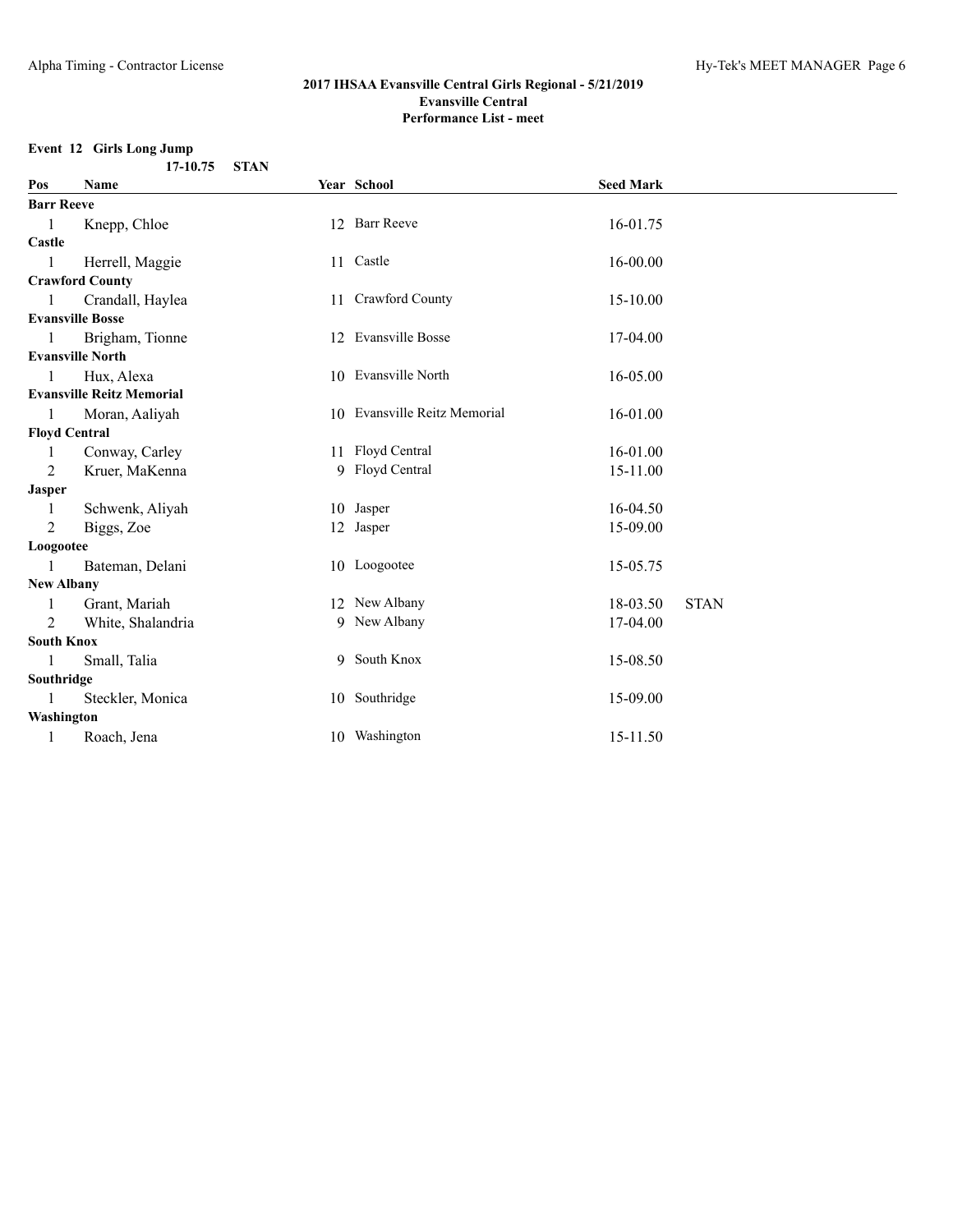#### **Event 2 Girls 100 Meter Dash 12.34 STAN**

| Lane                  | Name                             |    | Year School                  | <b>Seed Time</b> |  |
|-----------------------|----------------------------------|----|------------------------------|------------------|--|
|                       | <b>Evansville Bosse</b>          |    |                              |                  |  |
|                       | Brigham, Tionne                  | 12 | <b>Evansville Bosse</b>      | 12.75            |  |
| 2                     | Lander, Mallory                  |    | 10 Evansville Bosse          | 13.23            |  |
|                       | <b>Evansville North</b>          |    |                              |                  |  |
| 1                     | Yunker, Kara                     |    | 10 Evansville North          | 13.42            |  |
|                       | <b>Evansville Reitz Memorial</b> |    |                              |                  |  |
|                       | McGuire, Hope                    |    | 10 Evansville Reitz Memorial | 13.15            |  |
| <b>Floyd Central</b>  |                                  |    |                              |                  |  |
|                       | Kruer, MaKenna                   |    | 9 Floyd Central              | 13.13            |  |
|                       | <b>Gibson Southern</b>           |    |                              |                  |  |
|                       | Richter, Nicole                  |    | 10 Gibson Southern           | 13.22            |  |
| <b>Heritage Hills</b> |                                  |    |                              |                  |  |
|                       | Burns, Jenna                     |    | 12 Heritage Hills            | 12.65            |  |
| $\overline{2}$        | Wilson, Abi                      |    | 9 Heritage Hills             | 13.40            |  |
| <b>Jasper</b>         |                                  |    |                              |                  |  |
| 1                     | Biggs, Zoe                       |    | 12 Jasper                    | 12.83            |  |
| <b>New Albany</b>     |                                  |    |                              |                  |  |
|                       | Grant, Mariah                    |    | 12 New Albany                | 12.90            |  |
| 2                     | Sogge, Kelsi                     |    | 12 New Albany                | 13.04            |  |
| <b>North Daviess</b>  |                                  |    |                              |                  |  |
| 1                     | Craven, Kaylan                   |    | 11 North Daviess             | 13.37            |  |
|                       | <b>Princeton Community</b>       |    |                              |                  |  |
| 1                     | Sisk, Hannah                     |    | 10 Princeton Community       | 13.14            |  |
| Providence            |                                  |    |                              |                  |  |
| $\mathbf{1}$          | Christie, Julia                  |    | 10 Providence                | 13.39            |  |
| <b>Tell City</b>      |                                  |    |                              |                  |  |
| 1                     | Kehl, Valerie                    |    | 10 Tell City                 | 13.33            |  |
| Washington            |                                  |    |                              |                  |  |
| 1                     | Roe, Kendra                      |    | 12 Washington                | 13.31            |  |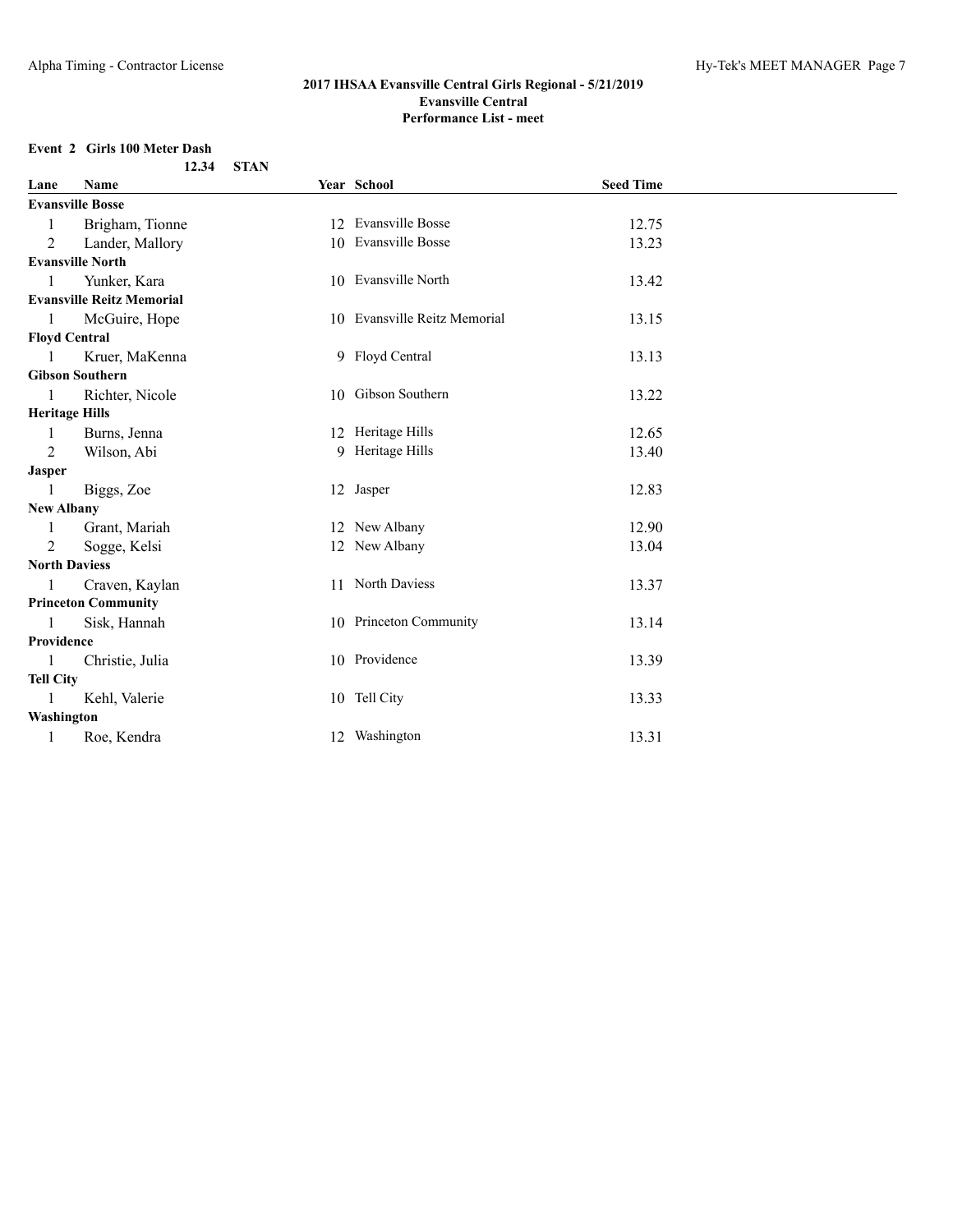## **Event 3 Girls 100 Meter Hurdles**

|                       | 15.00<br><b>STAN</b>             |                              |                  |  |
|-----------------------|----------------------------------|------------------------------|------------------|--|
| Lane                  | Name                             | Year School                  | <b>Seed Time</b> |  |
| <b>Barr Reeve</b>     |                                  |                              |                  |  |
| $\overline{1}$        | Raber, Hailey                    | 9 Barr Reeve                 | 17.31            |  |
| Boonville             |                                  |                              |                  |  |
| $\overline{1}$        | Wilder, Ramey                    | 11 Boonville                 | 15.97            |  |
| Castle                |                                  |                              |                  |  |
| $\mathbf{1}$          | Herrell, Maggie                  | 11 Castle                    | 17.33            |  |
|                       | <b>Evansville Mater Dei</b>      |                              |                  |  |
| $\mathbf{1}$          | Zigenfus, Victoria               | 12 Evansville Mater Dei      | 16.08            |  |
|                       | <b>Evansville North</b>          |                              |                  |  |
| -1                    | Hux, Alexa                       | 10 Evansville North          | 16.68            |  |
|                       | <b>Evansville Reitz Memorial</b> |                              |                  |  |
| $\overline{1}$        | Kalna, Olivia                    | 12 Evansville Reitz Memorial | 16.88            |  |
| <b>Floyd Central</b>  |                                  |                              |                  |  |
| -1                    | Kaiser, Keegan                   | 9 Floyd Central              | 17.01            |  |
| 2                     | Enlow, Haven                     | 10 Floyd Central             | 17.12            |  |
| <b>Forest Park</b>    |                                  |                              |                  |  |
| -1                    | Englert, Katelyn                 | 12 Forest Park               | 16.89            |  |
| <b>Heritage Hills</b> |                                  |                              |                  |  |
| $\blacksquare$        | Williams, Elizabeth              | 10 Heritage Hills            | 16.76            |  |
| <b>New Albany</b>     |                                  |                              |                  |  |
| $\mathbf{1}$          | Frederick, Jasmine               | 12 New Albany                | 16.37            |  |
| <b>North Daviess</b>  |                                  |                              |                  |  |
| $\overline{1}$        | Vandermel, Lilly                 | 12 North Daviess             | 17.43            |  |
| <b>North Posey</b>    |                                  |                              |                  |  |
| -1                    | Cates, Madison                   | 12 North Posey               | 17.30            |  |
|                       | <b>Northeast Dubois</b>          |                              |                  |  |
| $\blacksquare$        | Stephenson, Maggie               | 11 Northeast Dubois          | 17.25            |  |
| Southridge            |                                  |                              |                  |  |
| 1                     | Sickbert, Grace                  | 11 Southridge                | 16.25            |  |
| Washington            |                                  |                              |                  |  |
| 1                     | Roach, Jena                      | 10 Washington                | 16.65            |  |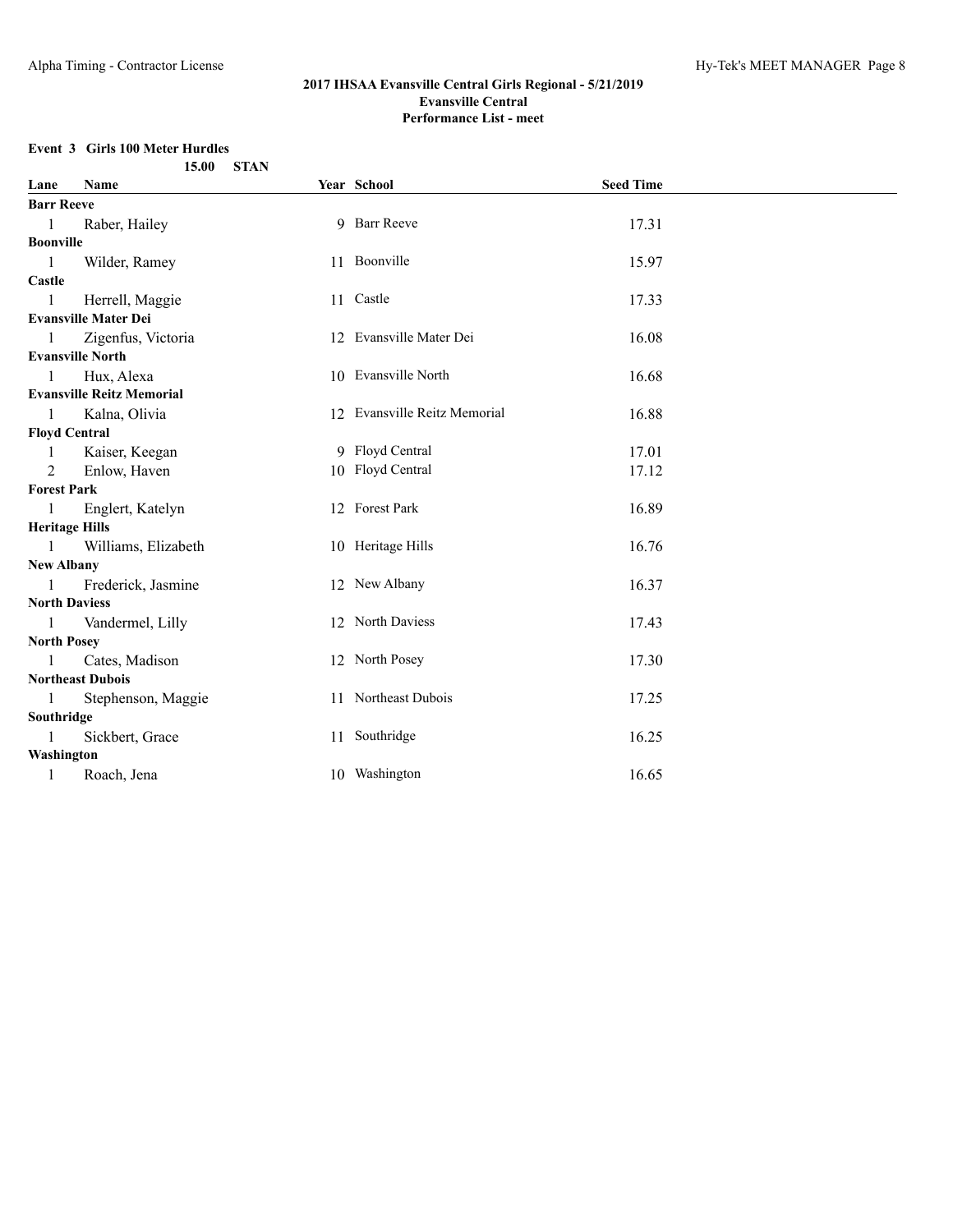## **Event 4 Girls 200 Meter Dash**

|                   | 25.41                            | <b>STAN</b> |                              |                  |  |
|-------------------|----------------------------------|-------------|------------------------------|------------------|--|
| Lane              | Name                             |             | Year School                  | <b>Seed Time</b> |  |
| <b>Barr Reeve</b> |                                  |             |                              |                  |  |
| 1                 | Knepp, Chloe                     |             | 12 Barr Reeve                | 26.66            |  |
|                   | <b>Evansville Bosse</b>          |             |                              |                  |  |
| 1                 | Brigham, Tionne                  |             | 12 Evansville Bosse          | 26.84            |  |
| $\mathfrak{D}$    | Williams, BreAsia                |             | 11 Evansville Bosse          | 26.84            |  |
|                   | <b>Evansville Reitz Memorial</b> |             |                              |                  |  |
|                   | McGuire, Hope                    |             | 10 Evansville Reitz Memorial | 27.30            |  |
| 2                 | Hayhurst, Ellen                  |             | 12 Evansville Reitz Memorial | 27.44            |  |
|                   | <b>Floyd Central</b>             |             |                              |                  |  |
|                   | Kruer, MaKenna                   |             | 9 Floyd Central              | 27.16            |  |
| 2                 | Hardin, Shelby                   |             | 10 Floyd Central             | 27.87            |  |
|                   | <b>Gibson Southern</b>           |             |                              |                  |  |
| 1                 | Richter, Nicole                  |             | 10 Gibson Southern           | 27.73            |  |
| <b>Jasper</b>     |                                  |             |                              |                  |  |
| 1                 | Biggs, Zoe                       |             | 12 Jasper                    | 26.33            |  |
| 2                 | Bachman, Taylor                  |             | 9 Jasper                     | 27.32            |  |
| <b>New Albany</b> |                                  |             |                              |                  |  |
| 1                 | Grant, Mariah                    |             | 12 New Albany                | 26.31            |  |
| <b>North Knox</b> |                                  |             |                              |                  |  |
| 1                 | Meurer, Makinzi                  |             | 12 North Knox                | 26.00            |  |
|                   | <b>Princeton Community</b>       |             |                              |                  |  |
| 1                 | Sisk, Hannah                     |             | 10 Princeton Community       | 26.64            |  |
| Providence        |                                  |             |                              |                  |  |
|                   | Christie, Julia                  |             | 10 Providence                | 27.66            |  |
| Southridge        |                                  |             |                              |                  |  |
|                   | Neukam, Kenzie                   |             | 12 Southridge                | 26.38            |  |
| 2                 | Meece, Grace                     |             | 11 Southridge                | 27.46            |  |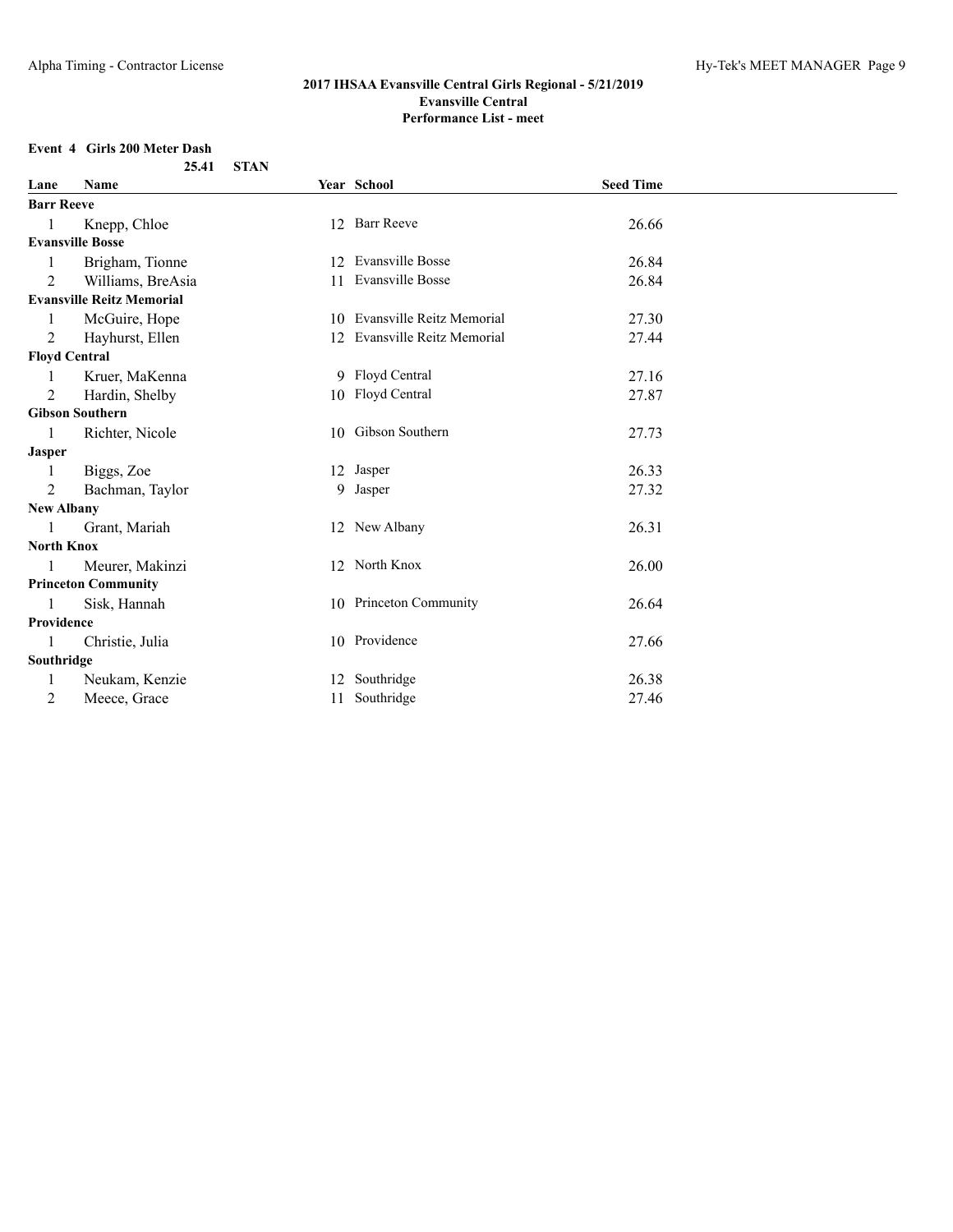## **Event 5 Girls 1600 Meter Run**

|  | 4:59.75 STAN |  |
|--|--------------|--|
|  |              |  |

| Lane                  | Name                             | Year School                  | <b>Seed Time</b> |  |
|-----------------------|----------------------------------|------------------------------|------------------|--|
| <b>Barr Reeve</b>     |                                  |                              |                  |  |
| 1                     | Pruett, Makenna                  | 9 Barr Reeve                 | 5:28.49          |  |
| Castle                |                                  |                              |                  |  |
|                       | Porter, Kaitlyn                  | 11 Castle                    | 5:16.40          |  |
|                       | <b>Corydon Central</b>           |                              |                  |  |
|                       | Stewart, Marcie                  | 11 Corydon Central           | 5:47.90          |  |
|                       | <b>Evansville Central</b>        |                              |                  |  |
| 1                     | Emig, Addison                    | 11 Evansville Central        | 5:45.20          |  |
| <b>Evansville Dav</b> |                                  |                              |                  |  |
|                       | Goebel, Cassidy                  | 11 Evansville Day            | 5:13.90          |  |
|                       | <b>Evansville F.J. Reitz</b>     |                              |                  |  |
| 1                     | Sale, Hannah                     | 11 Evansville F.J. Reitz     | 5:16.30          |  |
|                       | <b>Evansville Reitz Memorial</b> |                              |                  |  |
|                       | Brasseale, Jacqueline            | 9 Evansville Reitz Memorial  | 5:12.00          |  |
| 2                     | Delancey, Rachel                 | 12 Evansville Reitz Memorial | 5:24.60          |  |
| <b>Floyd Central</b>  |                                  |                              |                  |  |
|                       | Cirincione, Jaydon               | 9 Floyd Central              | 5:27.33          |  |
| <b>Forest Park</b>    |                                  |                              |                  |  |
| 1                     | Mehling, Claire                  | 12 Forest Park               | 5:29.32          |  |
|                       | <b>Gibson Southern</b>           |                              |                  |  |
| 1                     | Huelsman, Abagale                | 12 Gibson Southern           | 5:52.82          |  |
| <b>Jasper</b>         |                                  |                              |                  |  |
| 1                     | Skorge, Alyssa                   | 12 Jasper                    | 5:16.14          |  |
| 2                     | Vanmeter, Andi                   | 9 Jasper                     | 5:22.09          |  |
| <b>Pike Central</b>   |                                  |                              |                  |  |
| 1                     | Leighty, Kya                     | 9 Pike Central               | 5:30.84          |  |
| Providence            |                                  |                              |                  |  |
| 1                     | Kaiser, Kaylee                   | 11 Providence                | 5:36.83          |  |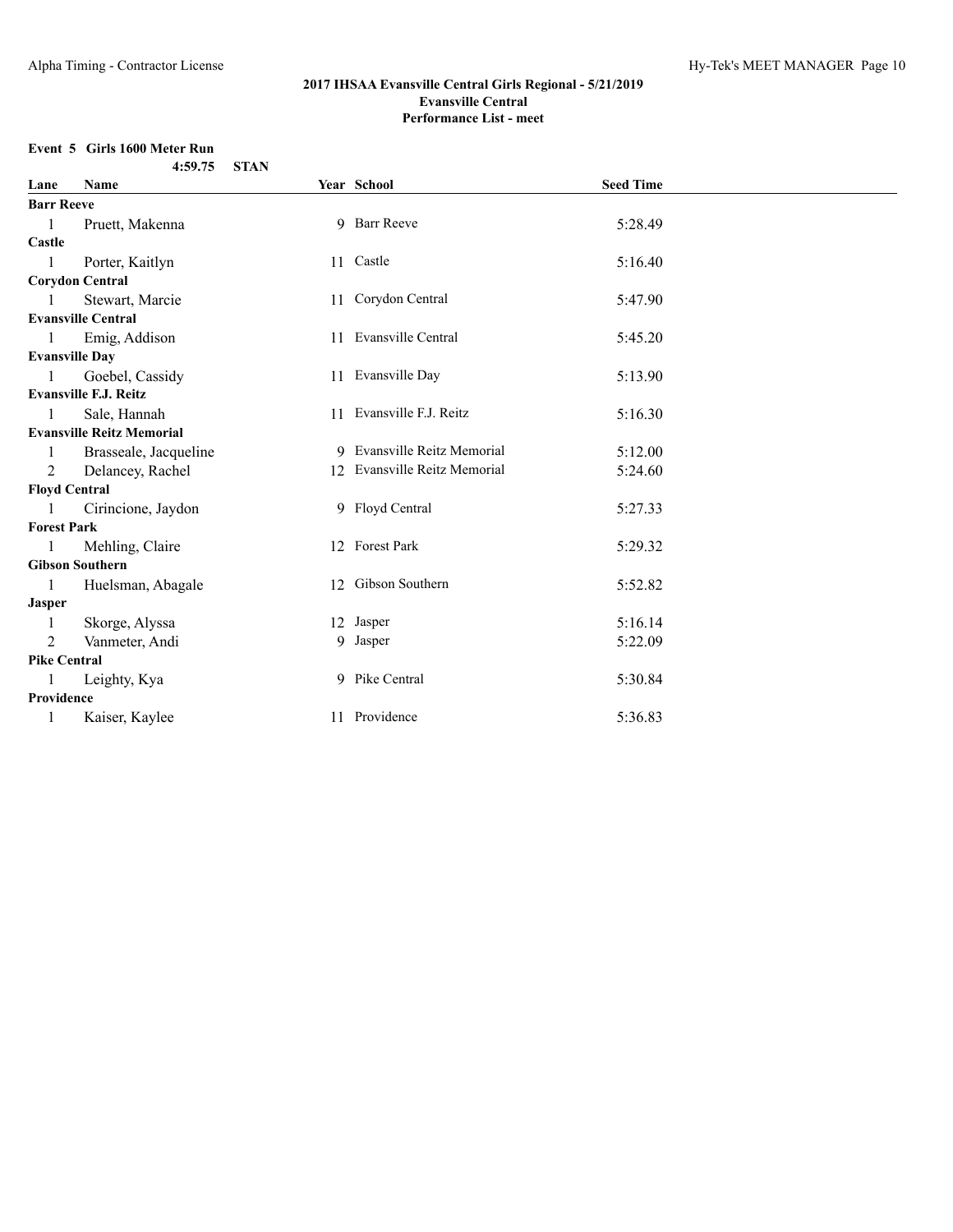## **Event 6 Girls 4x100 Meter Relay**

| 48.41 | <b>STAN</b> |
|-------|-------------|
|-------|-------------|

| Lane                  | <b>Team</b>                          | Relay                                        |                            | <b>Seed Time</b>             |  |
|-----------------------|--------------------------------------|----------------------------------------------|----------------------------|------------------------------|--|
|                       | <b>Evansville Bosse</b>              |                                              |                            |                              |  |
| 1                     | <b>Evansville Bosse</b>              |                                              |                            | 49.62                        |  |
|                       | 1) Hazlewood, Miakhara 10            | 2) Lander, Mallory 10                        | 3) Williams, BreAsia 11    | 4) Dixon, Nykara 11          |  |
|                       | 5) McElroy, Jaden 12                 | 6) Funches, Antania 10                       | 7) Brigham, Tionne 12      |                              |  |
|                       | <b>Evansville Central</b>            |                                              |                            |                              |  |
| 1                     | Evansville Central                   |                                              |                            | 51.90                        |  |
|                       | 1) Stinson, Bre'Nae 10               | 2) Brock, MaKayla 10                         | 3) Fehrenbacher, Naitile 9 | 4) Stinson, Jay'Ira 12       |  |
|                       | 5) Miles, Shemijah 9                 |                                              |                            |                              |  |
|                       | <b>Evansville Mater Dei</b>          |                                              |                            |                              |  |
| 1                     | Evansville Mater Dei                 |                                              |                            | 52.67                        |  |
|                       | 1) Naas, Clarissa 9                  | 2) Nosko, Miranda 10                         | 3) Austin, Brylie 9        | 4) Vibbert, Audrey 9         |  |
|                       | 5) Howell, Grace 11                  | 6) Fehrenbacher, Hannah 11                   |                            |                              |  |
|                       | <b>Evansville North</b>              |                                              |                            |                              |  |
| $\mathbf{1}$          | Evansville North                     |                                              |                            | 52.02                        |  |
|                       | 1) Hux, Alexa 10                     | 2) Wortman, Abby 10                          | 3) Yunker, Kara 10         | 4) Edwards, Tyresha 9        |  |
|                       | 5) Carter, Hope 11                   | 6) Kittle, Alexa 10                          | 7) Curtis, Alyssa 12       |                              |  |
|                       | <b>Evansville Reitz Memorial</b>     |                                              |                            |                              |  |
| 1                     | <b>Evansville Reitz Memorial</b>     |                                              |                            | 51.26                        |  |
|                       | 1) Moran, Aaliyah 10                 | 2) Kalna, Olivia 12                          | 3) Stahl, Ellason 9        | 4) Holt, Emma 9              |  |
|                       | 5) Bell, Ja'Kiah 10                  | 6) Clark, Olivia 11                          | 7) Hayhurst, Ellen 12      | 8) McGuire, Hope 10          |  |
| <b>Floyd Central</b>  |                                      |                                              |                            |                              |  |
| 1                     | Floyd Central                        |                                              |                            | 51.61                        |  |
|                       | 1) Conway, Carley 11                 | 2) Hardin, Shelby 10                         | 3) Freiberger, Spencer 11  | 4) Kruer, MaKenna 9          |  |
|                       | 5) Barney, Bella 10                  | 6) Davis, Reece 9                            | 7) Zeinemann, Annalise 9   |                              |  |
|                       | <b>Gibson Southern</b>               |                                              |                            |                              |  |
| 1                     | Gibson Southern                      |                                              |                            | 52.34                        |  |
|                       | 1) Field, Lindsey 12                 | 2) McKee, Emily 10                           | 3) Rose, Maggie 11         | 4) Schmits, Lizabeth 11      |  |
|                       | 5) Richter, Nicole 10                | 6) Niehaus, Megan 11                         | 7) Pohl, Alexis 10         | 8) Maurer, Tierney 10        |  |
| <b>Heritage Hills</b> |                                      |                                              |                            |                              |  |
| 1                     | Heritage Hills                       |                                              |                            | 52.81                        |  |
|                       | 1) Williams, Elizabeth 10            | 2) Lytton, Hadley 9                          | 3) Wilson, Abi 9           | 4) Lange, Claire 9           |  |
|                       | 5) Jarvis, Hailee 9                  | 6) Burns, Jenna 12                           | 7) Smith, Madison 10       | 8) Johnson, Chloe 9          |  |
| <b>Jasper</b>         |                                      |                                              |                            |                              |  |
| 1                     | Jasper                               |                                              |                            | 52.79                        |  |
|                       | 1) Coultas, Brooke 9                 | 2) Pfister, Jayden 9<br>6) Bachman, Taylor 9 | 3) Schwenk, Aliyah 10      | 4) Ahner, Mia 10             |  |
|                       | 5) Ortiz, Brandy 12                  |                                              | 7) Biggs, Zoe 12           | 8) Hubert, Hallie 9          |  |
| <b>New Albany</b>     |                                      |                                              |                            |                              |  |
| $\mathbf{1}$          | New Albany<br>1) White, Shalandria 9 | 2) Gordon, Elise 10                          | 3) Morris, Dasha 9         | 50.45<br>4) Grant, Mariah 12 |  |
|                       | 5) Englund, Lydia 12                 | 6) Warren, Alona 12                          | 7) Tate, Marley 10         | 8) Lynch, Hannah 11          |  |
| <b>North Knox</b>     |                                      |                                              |                            |                              |  |
| 1                     | North Knox                           |                                              |                            | 52.32                        |  |
|                       | 1) Poe, Graycie 9                    | 2) Meurer, Makinzi 12                        | 3) Jones, Kamryn 11        | 4) McKinley, Abigail 9       |  |
|                       | 5) Earhart, Mallory 11               |                                              |                            |                              |  |
| <b>North Posey</b>    |                                      |                                              |                            |                              |  |
| 1                     | North Posey                          |                                              |                            | 53.38                        |  |
|                       | 1) Cates, Madison 12                 | 2) Freeman, Taylor 10                        | 3) Gentil, Lyndsey 9       | 4) O'Risky, Elise 12         |  |
|                       | 5) Devine, Kennedy 10                |                                              |                            |                              |  |
| Providence            |                                      |                                              |                            |                              |  |
| $\mathbf{1}$          | Providence                           |                                              |                            | 51.57                        |  |
|                       | 1) Vaughn-Bowman, Justus 9           | 2) Barron, Sydney 11                         | 3) Bottorff, Reese 10      | 4) Christie, Julia 10        |  |
|                       |                                      |                                              |                            |                              |  |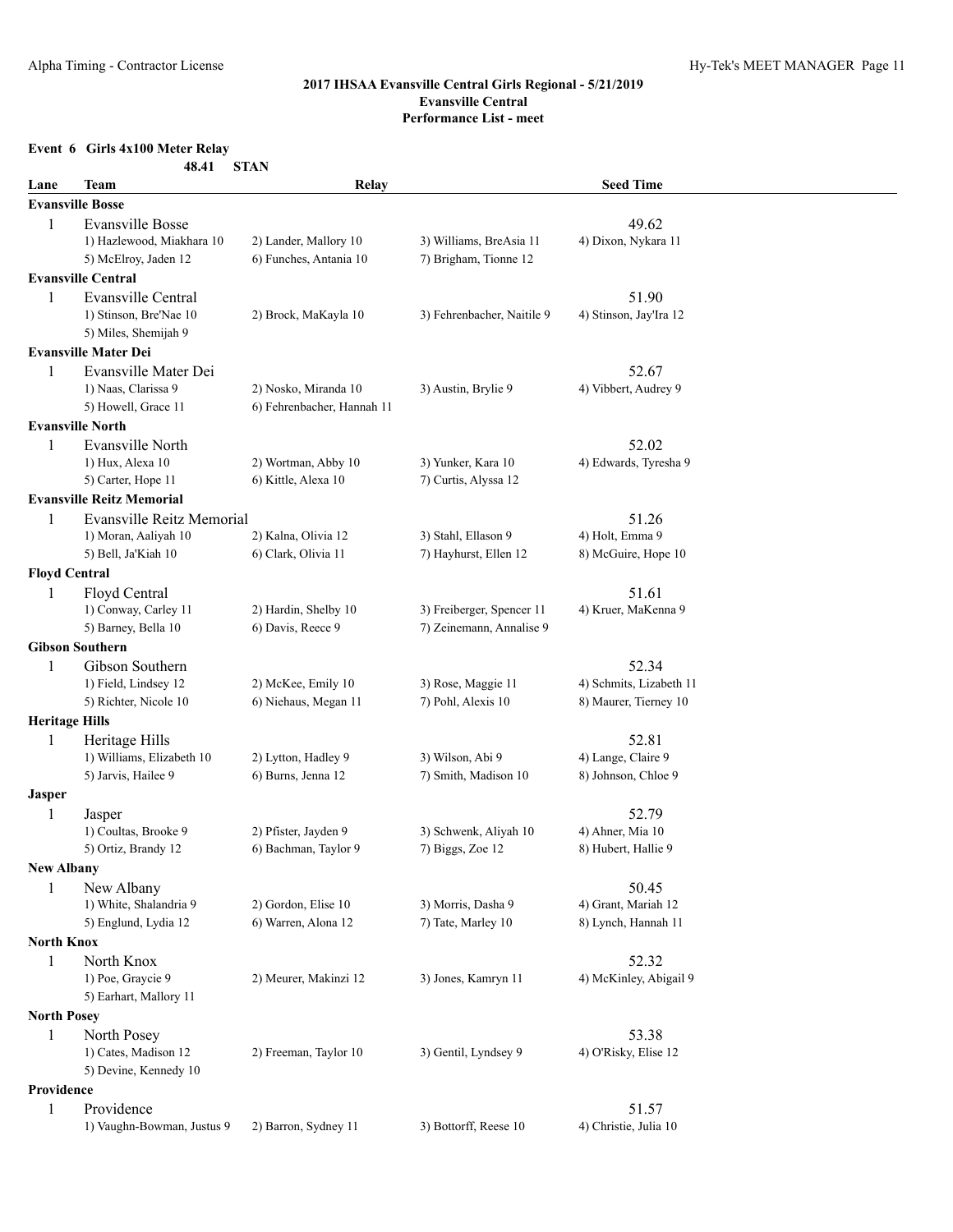|            | South Spencer (Event 6 Girls 4x100 Meter Relay) |                        |                      |                       |
|------------|-------------------------------------------------|------------------------|----------------------|-----------------------|
|            | South Spencer                                   |                        |                      | 52.64                 |
|            | 1) Ficker, Allyson 12                           | 2) Vaughan, Natalie 11 | 3) Bowlds, Kelsey 12 | 4) Toler, Macey 9     |
|            | 5) Smith, Keylee 9                              |                        |                      |                       |
| Southridge |                                                 |                        |                      |                       |
|            | Southridge                                      |                        |                      | 50.45                 |
|            | 1) Neukam, Kenzie 12                            | 2) Steckler, Monica 10 | 3) Meece, Grace 11   | 4) Sickbert, Grace 11 |
|            | 5) Brady, Alexis 11                             | 6) Hentrup, Claire 9   |                      |                       |
| Washington |                                                 |                        |                      |                       |
|            | Washington                                      |                        |                      | 52.46                 |
|            | 1) Roach, Jena 10                               | 2) Murray, Erin 9      | 3) Roe, Kendra 12    | 4) Reel, Trinidy 9    |
|            | 5) Gray, Jenna 12                               |                        |                      |                       |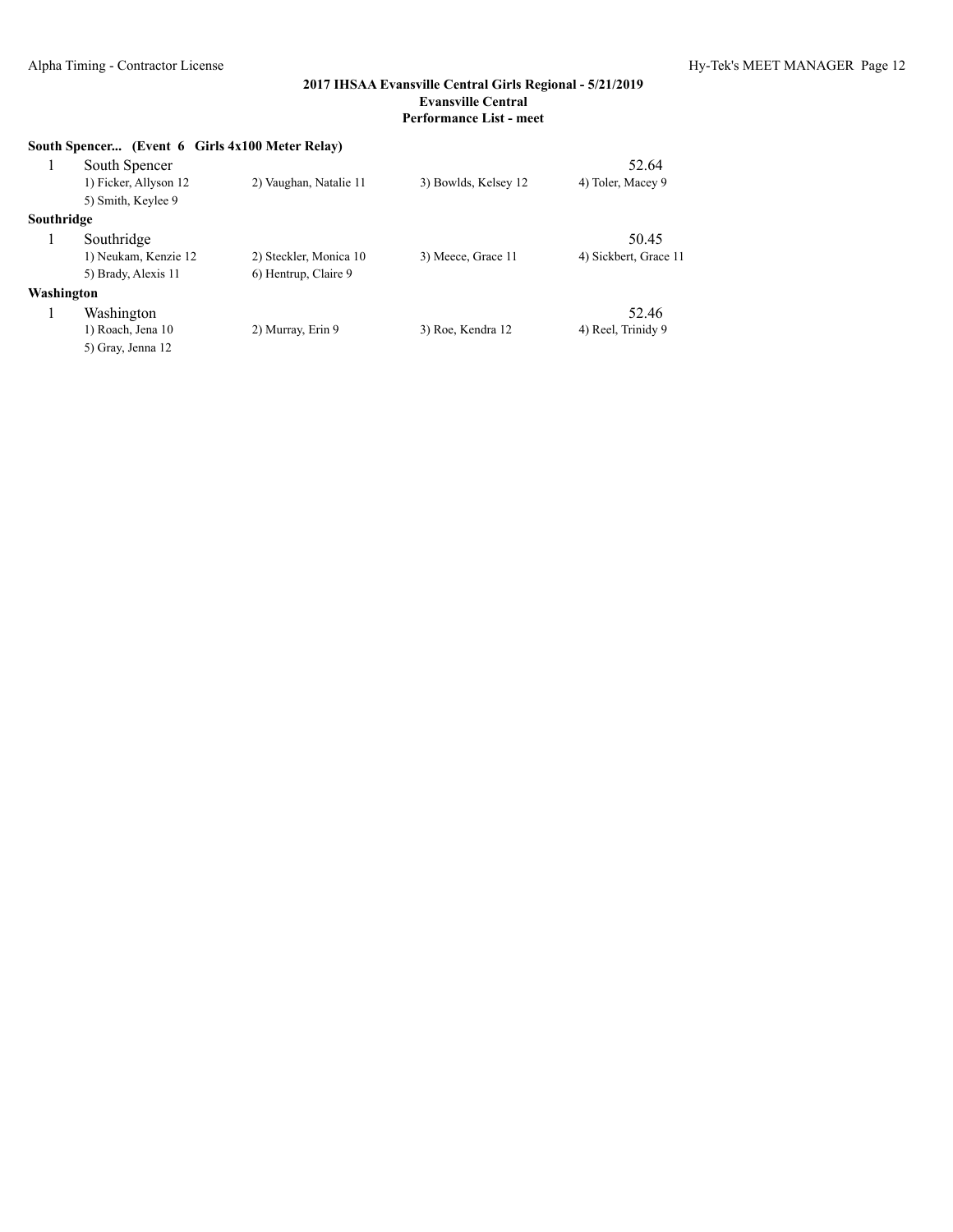### **Event 7 Girls 400 Meter Dash**

|                       | 57.45                            | <b>STAN</b> |                              |                  |
|-----------------------|----------------------------------|-------------|------------------------------|------------------|
| Lane                  | <b>Name</b>                      |             | Year School                  | <b>Seed Time</b> |
| <b>Barr Reeve</b>     |                                  |             |                              |                  |
| 1                     | Ballengee, Abby                  |             | 9 Barr Reeve                 | 1:02.71          |
|                       | <b>Corydon Central</b>           |             |                              |                  |
|                       | Johnson, Jessie                  |             | 11 Corydon Central           | 1:02.87          |
|                       | <b>Evansville Central</b>        |             |                              |                  |
| 1                     | Fehrenbacher, Naitile            |             | 9 Evansville Central         | 1:03.35          |
|                       | <b>Evansville Reitz Memorial</b> |             |                              |                  |
|                       | Hayhurst, Ellen                  |             | 12 Evansville Reitz Memorial | 1:00.95          |
| 2                     | Wittmer, Mallory                 |             | 11 Evansville Reitz Memorial | 1:01.75          |
| <b>Floyd Central</b>  |                                  |             |                              |                  |
|                       | Suer, Grace                      |             | 10 Floyd Central             | 1:02.45          |
|                       | <b>Gibson Southern</b>           |             |                              |                  |
|                       | Hasenour, Carmen                 |             | 9 Gibson Southern            | 1:01.76          |
| <b>Heritage Hills</b> |                                  |             |                              |                  |
|                       | Burns, Jenna                     |             | 12 Heritage Hills            | 58.32            |
| <b>Jasper</b>         |                                  |             |                              |                  |
|                       | Schwartz, Brynn                  |             | 10 Jasper                    | 59.42            |
| Lanesville            |                                  |             |                              |                  |
| 1                     | Adams, Gracie                    |             | 10 Lanesville                | 1:02.90          |
| <b>New Albany</b>     |                                  |             |                              |                  |
|                       | Winslow, Riley                   |             | 11 New Albany                | 59.69            |
| 2                     | Sogge, Kelsi                     |             | 12 New Albany                | 1:02.52          |
|                       | <b>Princeton Community</b>       |             |                              |                  |
| 1                     | Jones-taylor, Avery              |             | 12 Princeton Community       | 59.14            |
| 2                     | Spore, Laci                      |             | 9 Princeton Community        | 1:01.70          |
| Providence            |                                  |             |                              |                  |
|                       | Stumler, Avery                   |             | 11 Providence                | 1:02.09          |
| Southridge            |                                  |             |                              |                  |
|                       | Altstadt, Anna                   |             | 11 Southridge                | 1:00.31          |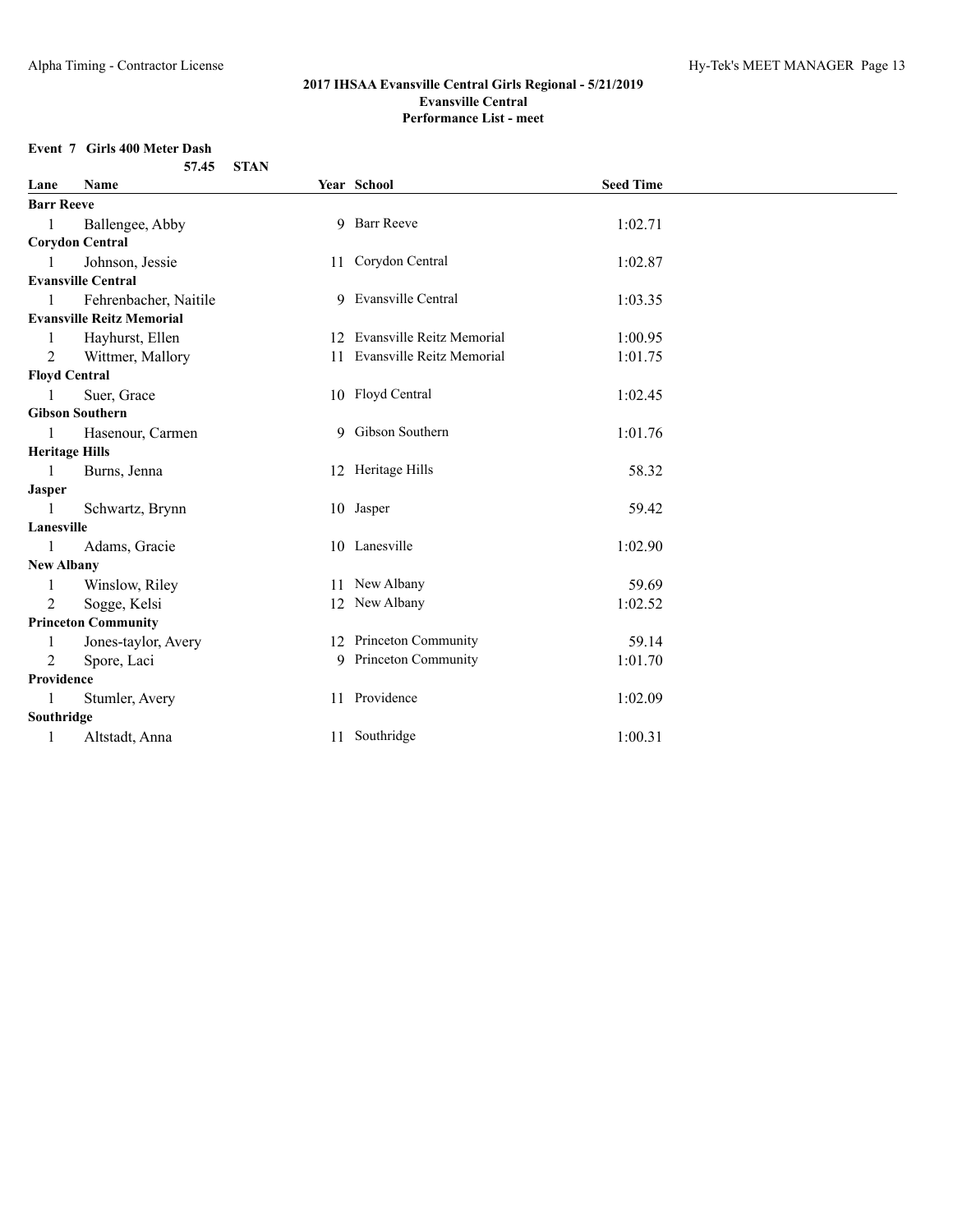### **Event 8 Girls 300 Meter Hurdles**

|                       | <b>STAN</b><br>45.36             |                              |                  |  |
|-----------------------|----------------------------------|------------------------------|------------------|--|
| Lane                  | Name                             | Year School                  | <b>Seed Time</b> |  |
| <b>Boonville</b>      |                                  |                              |                  |  |
| -1                    | Wilder, Ramey                    | 11 Boonville                 | 48.43            |  |
|                       | <b>Evansville Mater Dei</b>      |                              |                  |  |
| $\mathbf{1}$          | Zigenfus, Victoria               | 12 Evansville Mater Dei      | 46.81            |  |
|                       | <b>Evansville Reitz Memorial</b> |                              |                  |  |
| $\mathbf{1}$          | Moran, Aaliyah                   | 10 Evansville Reitz Memorial | 50.43            |  |
| <b>Floyd Central</b>  |                                  |                              |                  |  |
| -1                    | Semer, Racquel                   | 10 Floyd Central             | 47.60            |  |
| 2                     | Kaiser, Keegan                   | 9 Floyd Central              | 48.42            |  |
| <b>Forest Park</b>    |                                  |                              |                  |  |
| $\mathbf{1}$          | Englert, Katelyn                 | 12 Forest Park               | 49.75            |  |
|                       | <b>Gibson Southern</b>           |                              |                  |  |
| 1                     | Moody, Brooklynn                 | 12 Gibson Southern           | 50.29            |  |
| <b>Heritage Hills</b> |                                  |                              |                  |  |
| $\blacksquare$        | Lange, Claire                    | 9 Heritage Hills             | 48.90            |  |
| Jasper                |                                  |                              |                  |  |
| $\overline{1}$        | Coultas, Brooke                  | 9 Jasper                     | 50.02            |  |
| <b>New Albany</b>     |                                  |                              |                  |  |
| $\mathbf{1}$          | Frederick, Jasmine               | 12 New Albany                | 47.12            |  |
| $2^{1}$               | Warren, Alona                    | 12 New Albany                | 50.29            |  |
| <b>North Daviess</b>  |                                  |                              |                  |  |
| 1                     | Vandermel, Lilly                 | 12 North Daviess             | 50.41            |  |
| <b>North Posey</b>    |                                  |                              |                  |  |
| $\mathbf{1}$          | Freeman, Taylor                  | 10 North Posey               | 50.98            |  |
| Providence            |                                  |                              |                  |  |
| -1                    | Barron, Sydney                   | 11 Providence                | 47.86            |  |
| Southridge            |                                  |                              |                  |  |
| 1                     | Sickbert, Grace                  | 11 Southridge                | 46.79            |  |
| Washington            |                                  |                              |                  |  |
| 1                     | Roe, Kendra                      | 12 Washington                | 49.87            |  |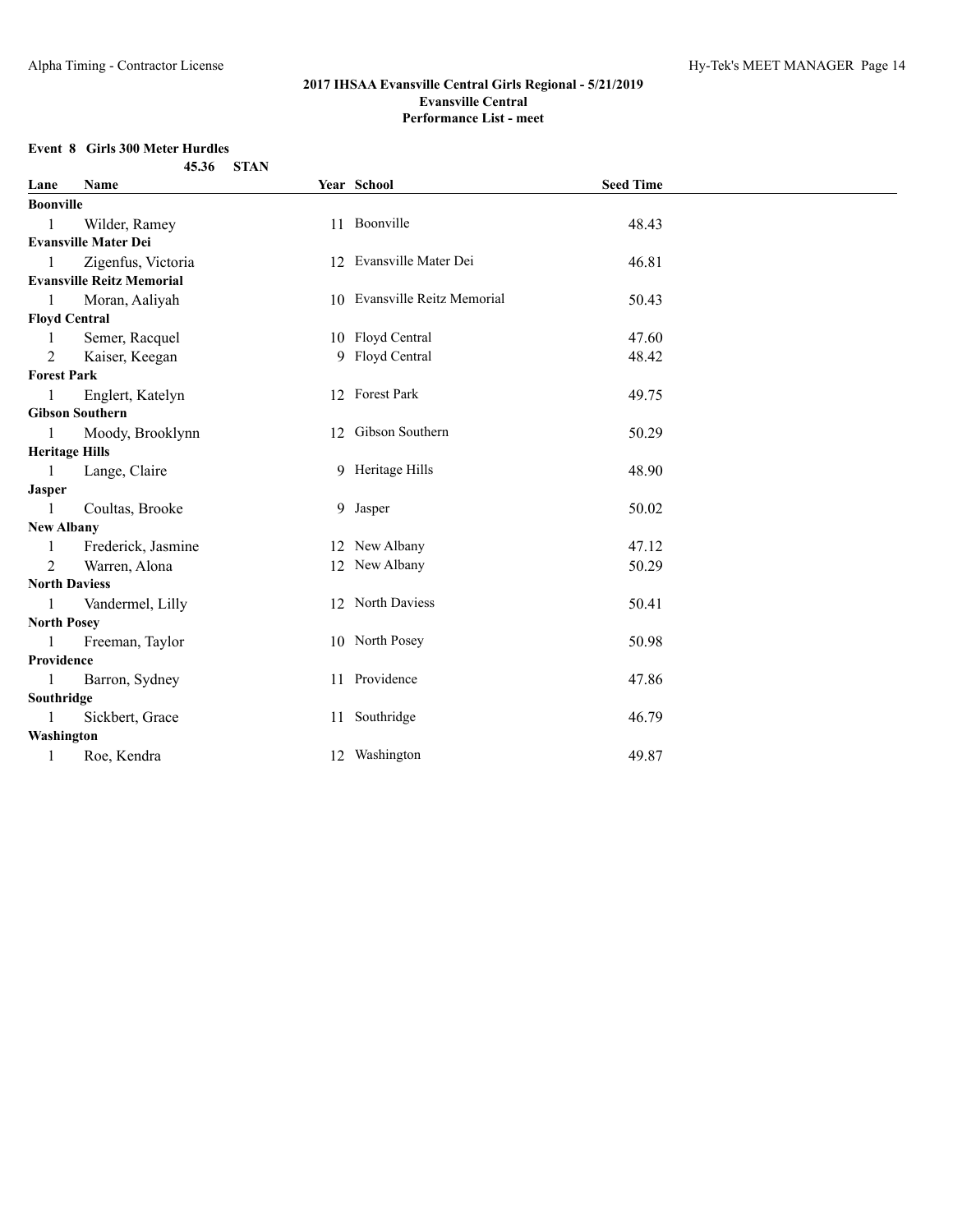### **Event 9 Girls 800 Meter Run**

|                   | <b>STAN</b><br>2:16.66           |                              |                  |  |
|-------------------|----------------------------------|------------------------------|------------------|--|
| Lane              | Name                             | Year School                  | <b>Seed Time</b> |  |
| <b>Barr Reeve</b> |                                  |                              |                  |  |
| $\mathbf{1}$      | Pruett, Makenna                  | 9 Barr Reeve                 | 2:29.68          |  |
|                   | <b>Evansville Day</b>            |                              |                  |  |
| $\mathbf{1}$      | Goebel, Cassidy                  | 11 Evansville Day            | 2:26.83          |  |
|                   | <b>Evansville F.J. Reitz</b>     |                              |                  |  |
| 1                 | Sale, Hannah                     | 11 Evansville F.J. Reitz     | 2:28.90          |  |
|                   | <b>Evansville Reitz Memorial</b> |                              |                  |  |
| 1                 | Sievern, Claire                  | 12 Evansville Reitz Memorial | 2:18.42          |  |
| 2                 | Morphew, Allison                 | 11 Evansville Reitz Memorial | 2:20.03          |  |
|                   | <b>Floyd Central</b>             |                              |                  |  |
| 1                 | Baxter, Sydney                   | 10 Floyd Central             | 2:23.66          |  |
| 2                 | Clare, Natalie                   | 10 Floyd Central             | 2:25.00          |  |
|                   | <b>Gibson Southern</b>           |                              |                  |  |
| 1                 | Hart, Taylor                     | 9 Gibson Southern            | 2:26.94          |  |
| <b>Jasper</b>     |                                  |                              |                  |  |
| 1                 | Skorge, Alyssa                   | 12 Jasper                    | 2:21.24          |  |
| Loogootee         |                                  |                              |                  |  |
| 1                 | Fleming, Kalea                   | 10 Loogootee                 | 2:24.81          |  |
| <b>New Albany</b> |                                  |                              |                  |  |
| 1                 | Hawkins, Olivia                  | 12 New Albany                | 2:22.08          |  |
| 2                 | Thompson, Laney                  | 12 New Albany                | 2:28.76          |  |
|                   | <b>Northeast Dubois</b>          |                              |                  |  |
| 1                 | Livingston, Shelby               | 11 Northeast Dubois          | 2:31.69          |  |
| <b>South Knox</b> |                                  |                              |                  |  |
| 1                 | Couchenour, Mykayla              | 11 South Knox                | 2:26.16          |  |
| Southridge        |                                  |                              |                  |  |
|                   | Tretter, Brooklyn                | 11 Southridge                | 2:24.23          |  |
| Washington        |                                  |                              |                  |  |
|                   | Sipes, Makayla                   | 11 Washington                | 2:30.21          |  |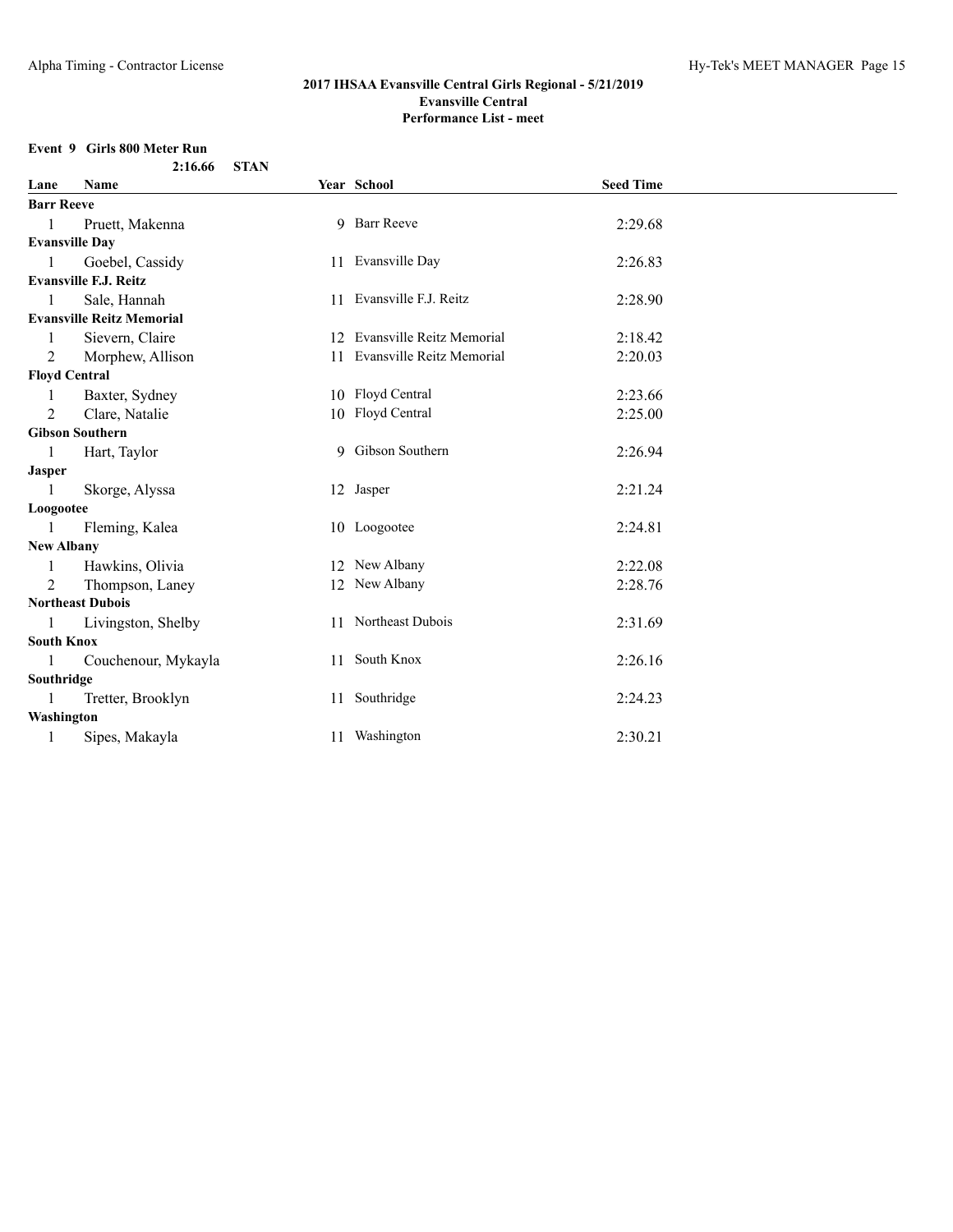# **Event 10 Girls 3200 Meter Run**

| Lane                 | Name                                | Year School                     | <b>Seed Time</b> |  |
|----------------------|-------------------------------------|---------------------------------|------------------|--|
| <b>Barr Reeve</b>    |                                     |                                 |                  |  |
|                      | Grove, Delaynie                     | 12 Barr Reeve                   | 12:48.61         |  |
| 2                    | Wagler, Katie                       | 10 Barr Reeve                   | 12:51.86         |  |
|                      | <b>Christian Academy Of Indiana</b> |                                 |                  |  |
| 1                    | Cavanaugh, McKenna                  | 12 Christian Academy Of Indiana | 11:25.99         |  |
|                      | <b>Corydon Central</b>              |                                 |                  |  |
|                      | Armstrong, Emily                    | 10 Corydon Central              | 12:51.20         |  |
|                      | <b>Evansville Central</b>           |                                 |                  |  |
|                      | Emig, Addison                       | 11 Evansville Central           | 12:33.71         |  |
|                      | <b>Evansville Mater Dei</b>         |                                 |                  |  |
|                      | Fehrenbacher, Jenna                 | 12 Evansville Mater Dei         | 12:46.14         |  |
|                      | <b>Evansville North</b>             |                                 |                  |  |
|                      | Fisher, Hadley                      | 12 Evansville North             | 11:59.37         |  |
|                      | <b>Evansville Reitz Memorial</b>    |                                 |                  |  |
|                      | Vogel, Clare                        | 11 Evansville Reitz Memorial    | 11:43.47         |  |
| 2                    | Schnautz, Addie                     | 12 Evansville Reitz Memorial    | 11:50.93         |  |
| <b>Floyd Central</b> |                                     |                                 |                  |  |
|                      | Liddle, Sydney                      | 11 Floyd Central                | 11:30.82         |  |
| 2                    | Loftus, Chloe                       | 11 Floyd Central                | 11:48.65         |  |
| <b>Forest Park</b>   |                                     |                                 |                  |  |
| 1                    | Hall, Ellie                         | 9 Forest Park                   | 12:14.04         |  |
| 2                    | Mehling, Claire                     | 12 Forest Park                  | 12:15.42         |  |
| <b>Jasper</b>        |                                     |                                 |                  |  |
| 1                    | Vanmeter, Andi                      | 9 Jasper                        | 11:52.65         |  |
| 2                    | Skorge, Kelsea                      | 10 Jasper                       | 12:59.91         |  |
| <b>Tecumseh</b>      |                                     |                                 |                  |  |
|                      | Gogel, Gracie                       | 10 Tecumseh                     | 13:10.51         |  |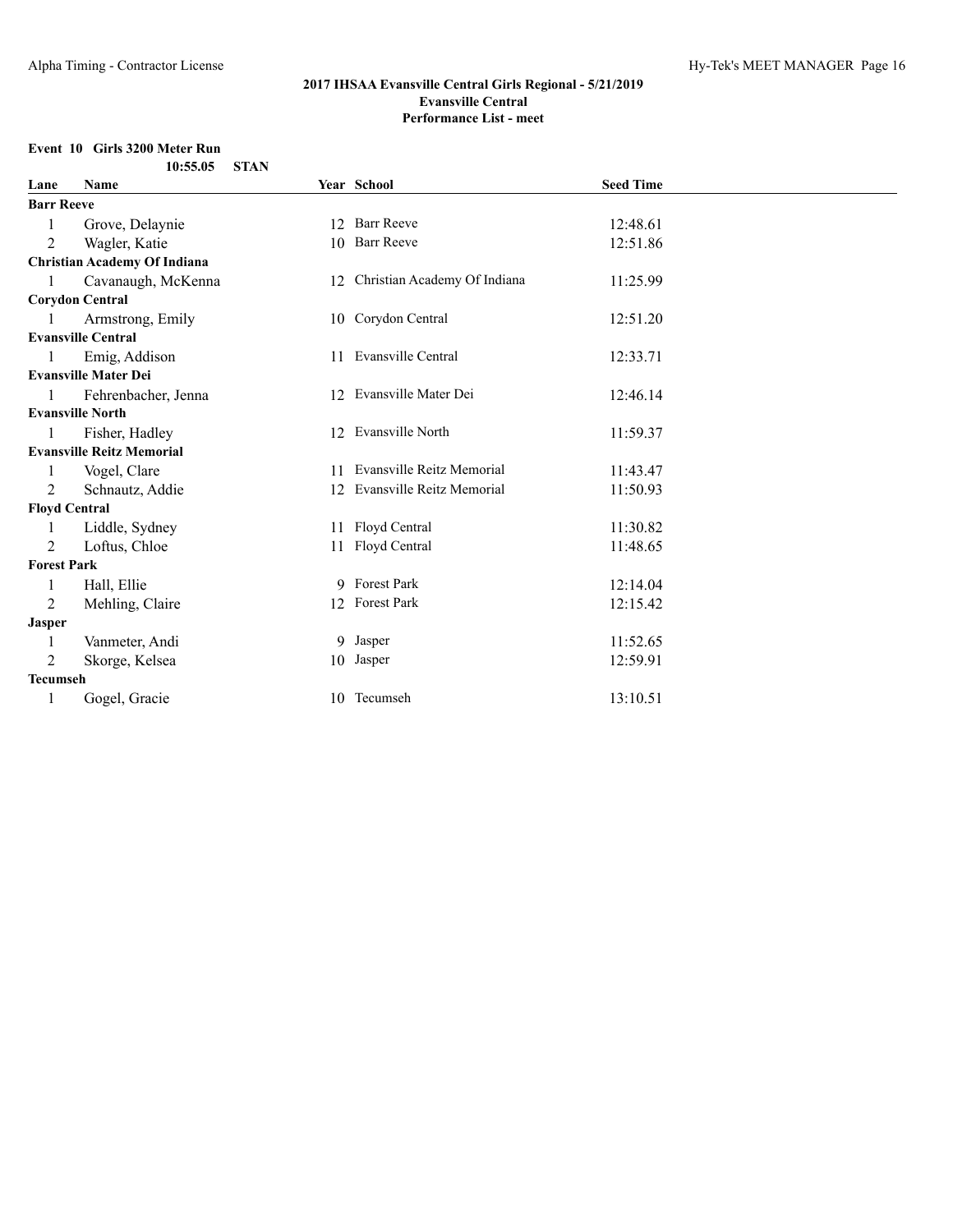## **Event 11 Girls 4x400 Meter Relay**

|                      | 3:58.93                          | <b>STAN</b>               |                          |                          |  |
|----------------------|----------------------------------|---------------------------|--------------------------|--------------------------|--|
| Lane                 | <b>Team</b>                      | Relay                     |                          | <b>Seed Time</b>         |  |
| <b>Barr Reeve</b>    |                                  |                           |                          |                          |  |
| 1                    | <b>Barr Reeve</b>                |                           |                          | 4:21.17                  |  |
|                      | 1) Wilson, Rachael 12            | 2) Ballengee, Abby 9      | 3) Knepp, Chloe 12       | 4) Wagler, Katie 10      |  |
|                      | 5) Pruett, Makenna 9             | 6) Grove, Delaynie 12     |                          |                          |  |
| Castle               |                                  |                           |                          |                          |  |
| 1                    | Castle                           |                           |                          | 4:25.12                  |  |
|                      | 1) Hogan, Nyah 10                | 2) Skinner, Sydnee 9      | 3) Chamlee, Abby 9       | 4) Bassett, Cora 12      |  |
|                      | 5) Luker, Shelby 11              | 6) Porter, Kaitlyn 11     | 7) Shackelford, Sara 11  | 8) Coon, Jordan 9        |  |
|                      | <b>Corydon Central</b>           |                           |                          |                          |  |
| 1                    | Corydon Central                  |                           |                          | 4:31.04                  |  |
|                      | 1) Bailey, Emma 9                | 2) Bailey, Sarah 11       | 3) Stewart, Marcie 11    | 4) Johnson, Jessie 11    |  |
|                      | 5) Armstrong, Emily 10           | 6) Cromwell, Rebekah 12   | 7) Gunther, Emily 10     | 8) Wise, Jillian 10      |  |
|                      | <b>Evansville Mater Dei</b>      |                           |                          |                          |  |
| 1                    | Evansville Mater Dei             |                           |                          | 4:17.13                  |  |
|                      | 1) Naas, Clarissa 9              | 2) Nosko, Miranda 10      | 3) Brumley, Natalie 9    | 4) Zigenfus, Victoria 12 |  |
|                      | 5) Gries, Danielle 10            | 6) Vanbibber, Vanessa 12  | 7) Kassenbrock, Lexi 9   | 8) Richey, Leah 10       |  |
|                      | <b>Evansville Reitz Memorial</b> |                           |                          |                          |  |
| 1                    | Evansville Reitz Memorial        |                           |                          | 4:06.07                  |  |
|                      | 1) Brasseale, Jacqueline 9       | 2) Sievern, Claire 12     | 3) Schulten, Margaret 10 | 4) Morphew, Allison 11   |  |
|                      | 5) Schnautz, Addie 12            | 6) Hayhurst, Ellen 12     | 7) Felker, Sevreanna 12  | 8) Wittmer, Mallory 11   |  |
| <b>Floyd Central</b> |                                  |                           |                          |                          |  |
| 1                    | Floyd Central                    |                           |                          | 4:10.02                  |  |
|                      | 1) Semer, Racquel 10             | 2) Suer, Grace 10         | 3) Kaiser, Keegan 9      | 4) Clare, Natalie 10     |  |
|                      | 5) Baxter, Sydney 10             | 6) Cirincione, Jaydon 9   | 7) Lewellen, Kylee 9     | 8) Loftus, Chloe 11      |  |
|                      | <b>Gibson Southern</b>           |                           |                          |                          |  |
| 1                    | Gibson Southern                  |                           |                          | 4:14.60                  |  |
|                      | 1) Moody, Brooklynn 12           | 2) Hasenour, Carmen 9     | 3) Rose, Maggie 11       | 4) Steckler, Madalynn 9  |  |
|                      | 5) Hasenour, Cassidy 9           | 6) Foster, Maci 11        | 7) Maurer, Tierney 10    | 8) Hart, Taylor 9        |  |
| <b>Jasper</b>        |                                  |                           |                          |                          |  |
| 1                    | Jasper                           |                           |                          | 4:12.20                  |  |
|                      | 1) Nixon, Hannah 12              | 2) Bachman, Taylor 9      | 3) Skorge, Alyssa 12     | 4) Schwartz, Brynn 10    |  |
|                      | 5) Kizior, Grace 10              | 6) Vanmeter, Andi 9       | 7) Jochum, Kalen 10      | 8) Ahner, Mia 10         |  |
| <b>New Albany</b>    |                                  |                           |                          |                          |  |
| 1                    | New Albany                       |                           |                          | 4:07.01                  |  |
|                      | 1) Frederick, Jasmine 12         | 2) Tate, Marley 10        | 3) Hawkins, Olivia 12    | 4) Sogge, Kelsi 12       |  |
|                      | 5) Grant, Mariah 12              | 6) Thompson, Laney 12     | 7) Lynch, Hannah 11      | 8) Winslow, Riley 11     |  |
| <b>Pike Central</b>  |                                  |                           |                          |                          |  |
| 1                    | Pike Central                     |                           |                          | 4:25.41                  |  |
|                      | 1) Dudenhoffer, Charlotte 10     | 2) Stone, Libby 10        | 3) Leighty, Kya 9        | 4) Meyer, Jenna 10       |  |
|                      | 5) Frederick-Rice, Lily 11       | 6) Young, Lauren 10       |                          |                          |  |
|                      | <b>Princeton Community</b>       |                           |                          |                          |  |
| 1                    | Princeton Community              |                           |                          | 4:18.37                  |  |
|                      | 1) Heldt, Clara 10               | 2) Cummins, Madelyn 9     | 3) Cochren, Reagan 9     | 4) Sisk, Hannah 10       |  |
|                      | 5) Spore, Laci 9                 | 6) Jones-taylor, Avery 12 |                          |                          |  |
| Providence           |                                  |                           |                          |                          |  |
| 1                    | Providence                       |                           |                          | 4:19.92                  |  |
|                      | 1) Christie, Julia 10            | 2) Barron, Sydney 11      | 3) Rush, Cecilia 11      | 4) Stumler, Avery 11     |  |
|                      | 5) Welch, Brigid 11              | 6) Koopman, Stephanie 11  | 7) Purichia, Margaret 11 | 8) Reyes, Claire 11      |  |
|                      |                                  |                           |                          |                          |  |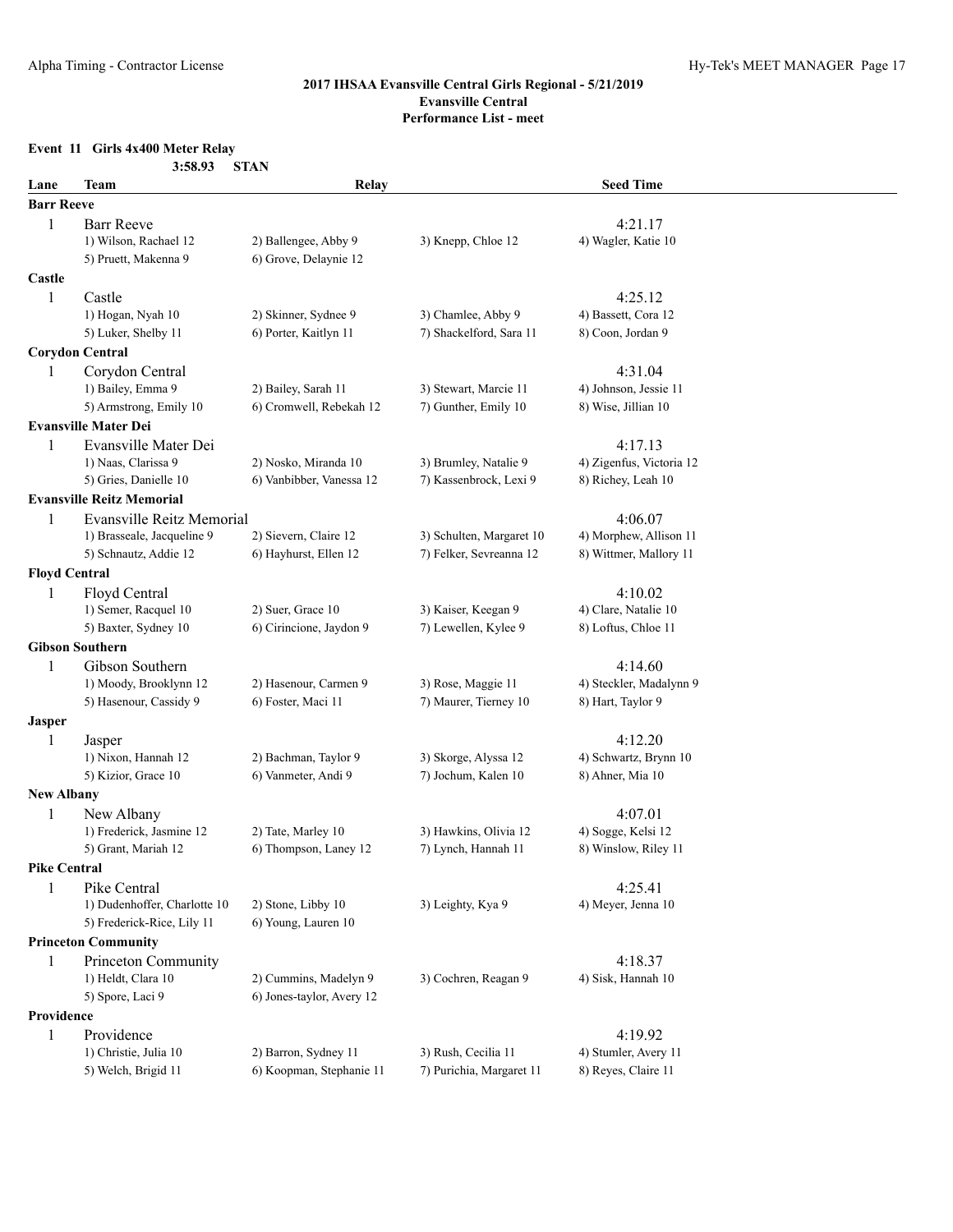|            | South Knox (Event 11 Girls 4x400 Meter Relay) |                       |                          |                           |
|------------|-----------------------------------------------|-----------------------|--------------------------|---------------------------|
| 1          | South Knox                                    |                       |                          | 4:29.73                   |
|            | 1) Small, Talia 9                             | 2) Jones, Jasmine 12  | 3) Couchenour, Macie 9   | 4) Couchenour, Mykayla 11 |
|            | 5) Williams, Andi 12                          | 6) Anson, Cora 9      | 7) Black, Brooklyn 11    | 8) Hays, Ella 10          |
| Southridge |                                               |                       |                          |                           |
| 1          | Southridge                                    |                       |                          | 4:24.13                   |
|            | 1) Martin, Kimberly 12                        | 2) Altstadt, Anna 11  | 3) Meece, Grace 11       | 4) Tretter, Brooklyn 11   |
|            | 5) Schwenk, Laci 10                           | 6) Sickbert, Grace 11 | 7) Motteler, Cheyanne 11 | 8) O'Brien, Leah 10       |
| Tell City  |                                               |                       |                          |                           |
| 1          | Tell City                                     |                       |                          | 4:30.99                   |
|            | 1) Kehl, Valerie 10                           | 2) Peter, Lainey 9    | 3) McCallister, Molly 9  | 4) Kaiser, Jill 9         |
|            | 5) Dixon, Kaylee 9                            | 6) Mowery, Claire 9   | 7) Arnold, Jenna 9       |                           |
| Washington |                                               |                       |                          |                           |
| 1          | Washington                                    |                       |                          | 4:29.94                   |
|            | 1) Viola, Emma 11                             | 2) Murray, Erin 9     | 3) Roe, Kendra 12        | 4) Hernandez, Jadynn 9    |
|            | 5) Reel, Trinidy 9                            | 6) Sipes, Makayla 11  | 7) Granger, Kenadie 10   | 8) Gray, Jenna 12         |
|            |                                               |                       |                          |                           |